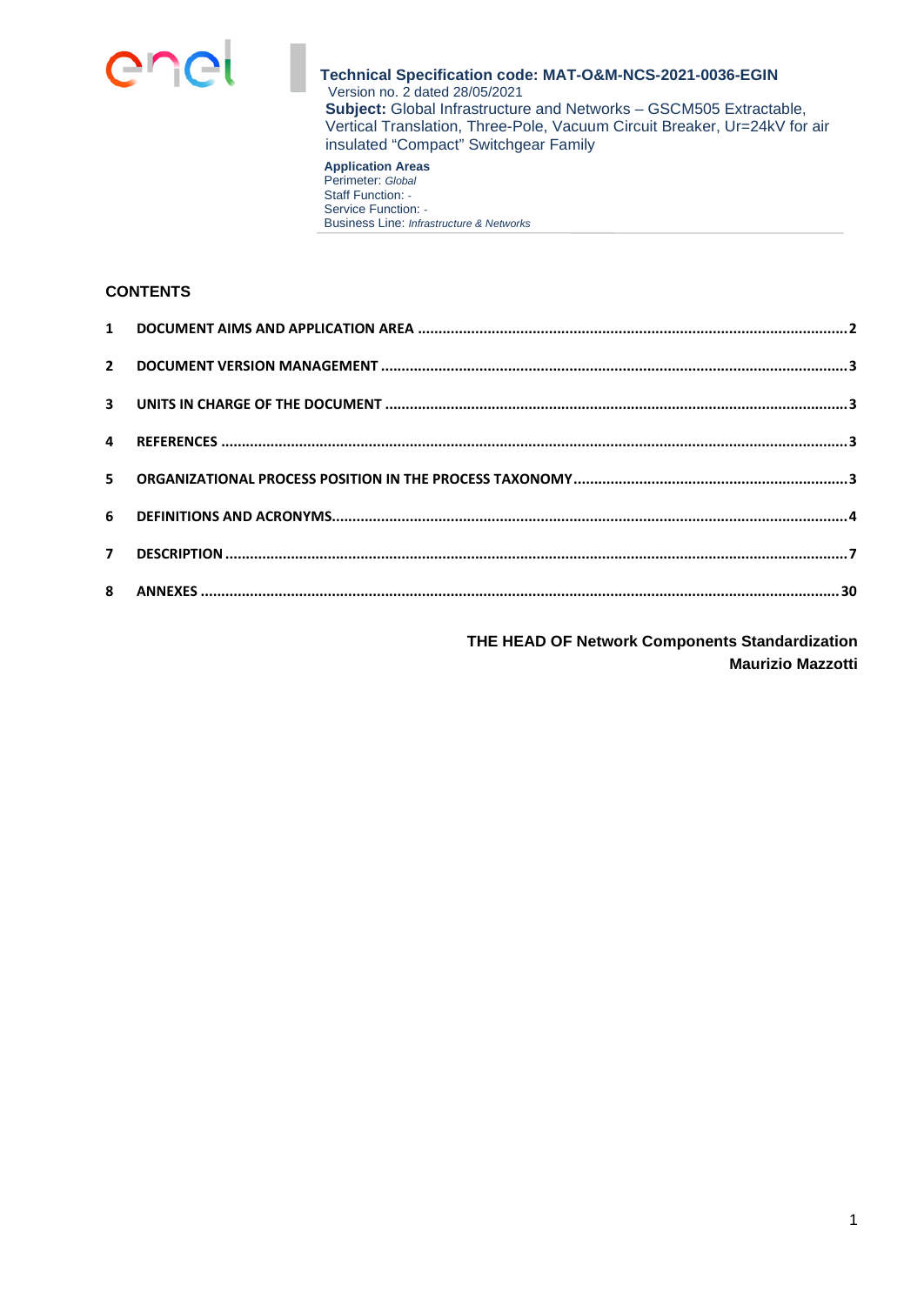

**Application Areas**  Perimeter: *Global* Staff Function: *-*  Service Function: *-*  Business Line: *Infrastructure & Networks*

# **1 DOCUMENT AIMS AND APPLICATION AREA**

The aim of this document is to describe the construction and use characteristics of extractable, vertical translation and lateral command MV three pole Vacuum Circuit Breaker (VCB) for indoor application with nominal voltage Ur = 24kV, used in the Air Insulated "compact" Switchgear (AIS) family as described in the GSCM690 "Family of AIS "compact" *enel* type technical specifications collection" to be installed in HV-MV substation of the Enel Group Distribution Companies, listed below:

| Country       | <b>Distribution Company</b>   |
|---------------|-------------------------------|
| Argentina     | Edesur                        |
|               | Enel Distribuição Rio         |
| <b>Brazil</b> | Enel Distribuição Ceará       |
|               | Enel Distribuição Goiás Enel  |
|               | Enel Distribuição São Paulo   |
| Chile         | Enel Distribución Chile       |
| Colombia      | Codensa                       |
| Iberia        | e-distribución                |
| Italy         | e-distribuzione               |
| Peru          | Enel Distribución Perú        |
|               | <b>Enel Distributie Banat</b> |
| Romania       | Enel Distributie Dobrogea     |
|               | Enel Distributie Muntenia     |

|  | <b>Table 1 - Distribution Companies</b> |  |
|--|-----------------------------------------|--|
|--|-----------------------------------------|--|

## **1.1 RELATED DOCUMENTS TO BE IMPLEMENTED AT COUNTRY LEVEL**

This document applies to both Enel Global Infrastructure and Networks Srl Company and to Infrastructure and Networks Business Line perimeter, when each Company does not have to issue further documents.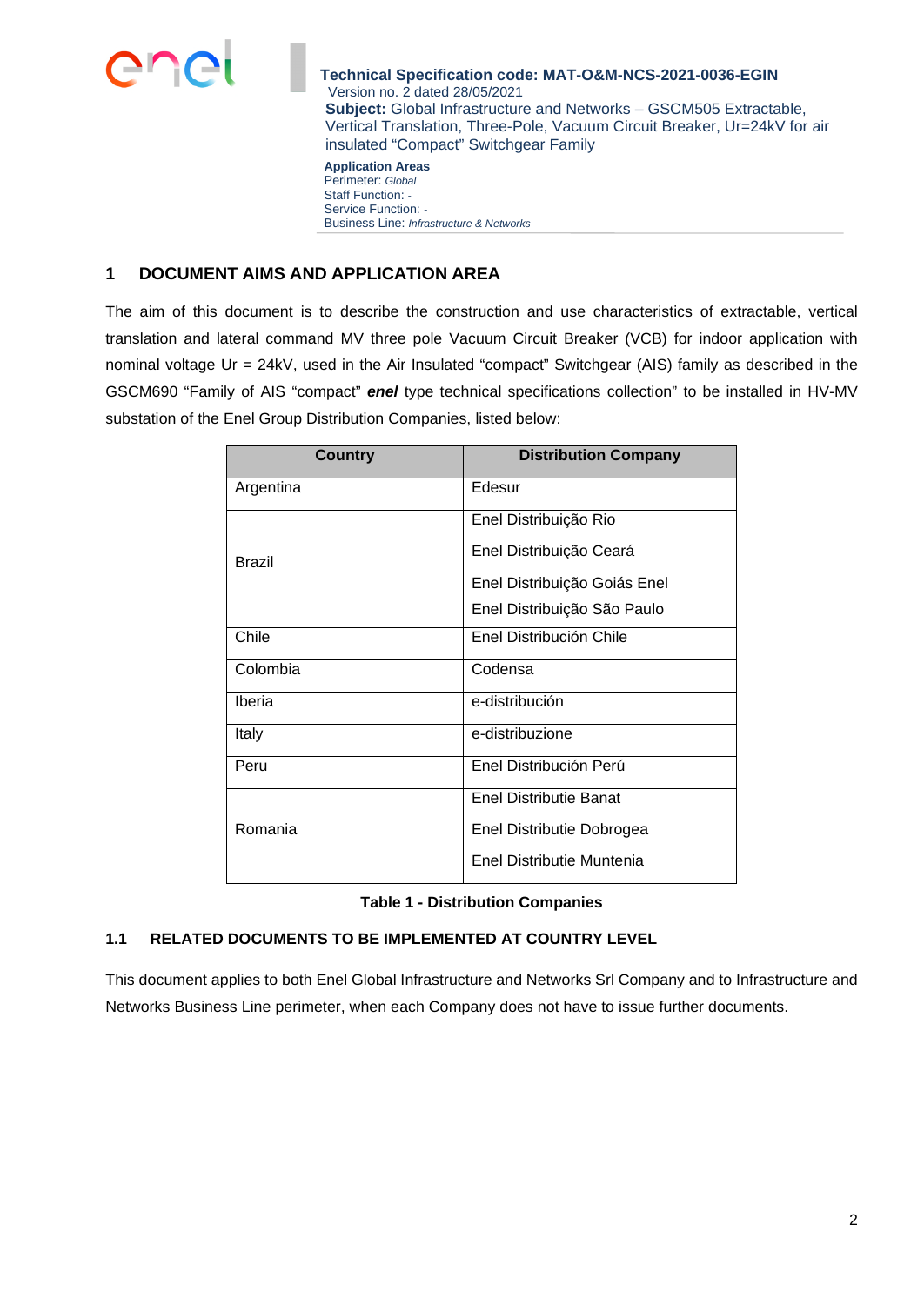

**Application Areas**  Perimeter: *Global* Staff Function: *-*  Service Function: *-*  Business Line: *Infrastructure & Networks*

# **2 DOCUMENT VERSION MANAGEMENT**

| <b>Version</b> | <b>Date</b> | <b>Main changes description</b>                                              |
|----------------|-------------|------------------------------------------------------------------------------|
|                |             | Issuing of "Global Infrastructure and Networks GSCM505 Extractable, Vertical |
|                | 16/09/2020  | Translation, Three-Pole, Vacuum Circuit Breaker, Ur=24kV for air insulated   |
|                |             | "Compact" Switchgear Family" technical specification                         |
| 2              | 28/05/2021  | General revision of document                                                 |

# **3 UNITS IN CHARGE OF THE DOCUMENT**

Responsible for drawing up the document:

 Global Infrastructure and Networks: Operation and Maintenance / Network Components Standardization unit.

Responsible for authorizing the document:

- Global Infrastructure and Networks: Head of Operation and Maintenance unit;
- Global Infrastructure and Networks: Head of Health, Safety, Environment and Quality unit.

# **4 REFERENCES**

- Code of Ethics of Enel Group;
- Enel Human Right Policy;
- The Enel Group Zero Tolerance of Corruption (ZTC) Plan;
- Organization and management model as per Legislative Decree No. 231/2001;
- RACI Handbook Infrastructure and Networks no. 06;
- Enel Global Compliance Program (EGCP);
- Integrated Policy of Quality, Health and Safety, Environment and anti-Bribery;

## **5 ORGANIZATIONAL PROCESS POSITION IN THE PROCESS TAXONOMY**

Value Chain/Process Area: Networks Management Macro Process: Materials management Process: Network components standardization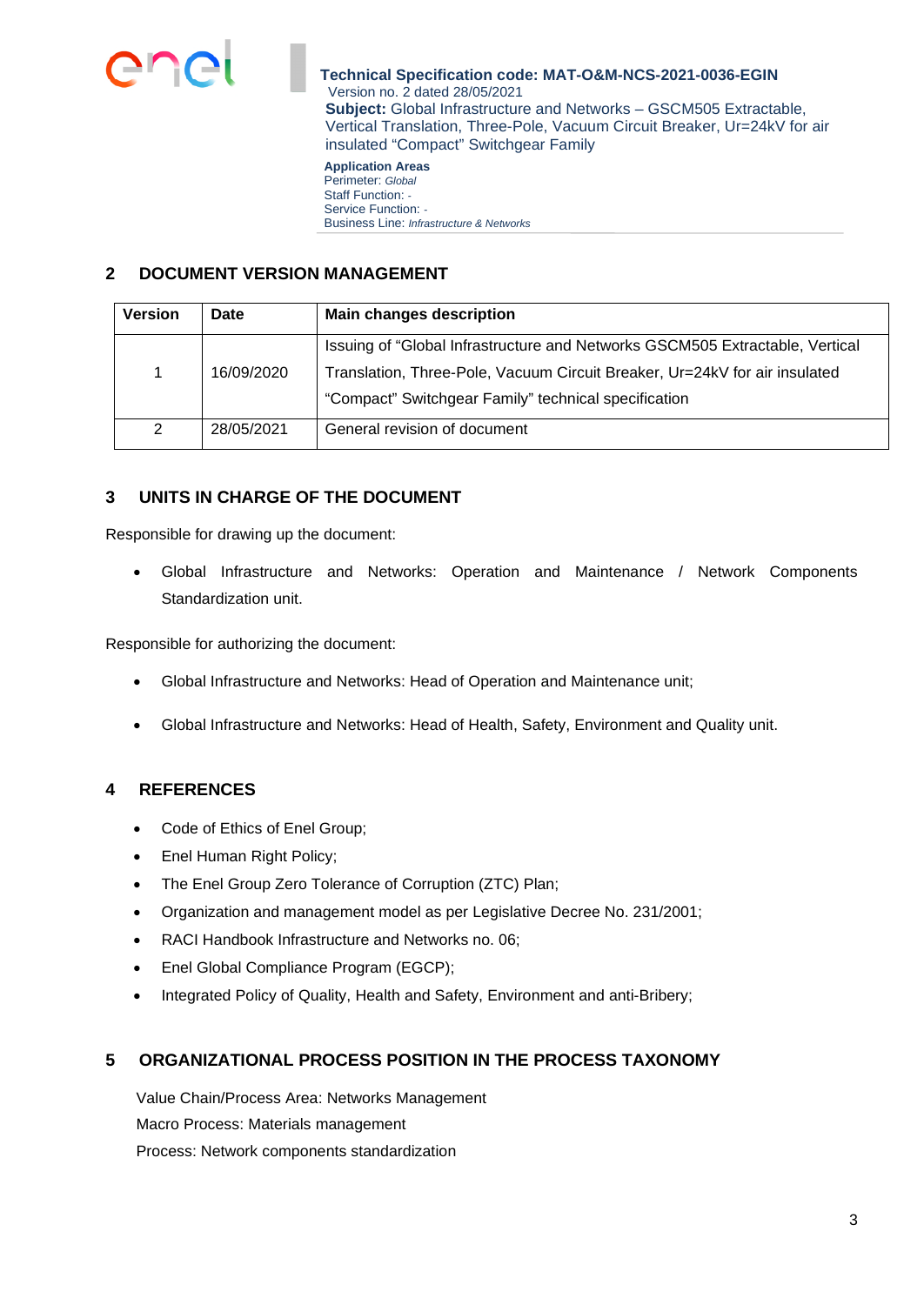

#### **Application Areas**  Perimeter: *Global* Staff Function: *-*  Service Function: *-*  Business Line: *Infrastructure & Networks*

## **6 DEFINITIONS AND ACRONYMS**

| <b>Acronym and Key words</b>                    | <b>Description</b>                                                                                                                                                                                                                                                                                                                                                                                                                                                                                                         |  |  |  |
|-------------------------------------------------|----------------------------------------------------------------------------------------------------------------------------------------------------------------------------------------------------------------------------------------------------------------------------------------------------------------------------------------------------------------------------------------------------------------------------------------------------------------------------------------------------------------------------|--|--|--|
| <b>Manufacturer Product</b>                     | Component manufactured by a Supplier in accordance with a<br>technical specification                                                                                                                                                                                                                                                                                                                                                                                                                                       |  |  |  |
| <b>Technical Conformity Assessment</b><br>(TCA) | "conformity assessment"1<br>with<br>"specified<br>respect<br>A<br>to<br>requirements" <sup>2</sup> consists in functional, dimensional, constructional<br>and test characteristics required for a product (or a series of<br>products) and quoted in technical specifications and quality<br>requirements issued by Enel Group distribution companies. This<br>also includes the verification of conformity with respect to local<br>applicable regulation and laws and possession of relevant<br>requested certifications |  |  |  |
| <b>Conformity assessment body</b>               | Body that performs the conformity assessment activities<br>[ISO<br>17000]                                                                                                                                                                                                                                                                                                                                                                                                                                                  |  |  |  |
| <b>Enel Equipment Key code</b>                  | It's an equipment representative for a group (family) of similar<br>equipment chose by Enel                                                                                                                                                                                                                                                                                                                                                                                                                                |  |  |  |
| <b>Enel Equipment Family code</b>               | Equipment belonging to a specific group (family) in which another<br>equipment is identified as key code                                                                                                                                                                                                                                                                                                                                                                                                                   |  |  |  |
| <b>TCA systems</b>                              | The "conformity assessment systems", is applicable specifying that<br>the rules and procedures to carry on the TCA are those specified in<br>the present document                                                                                                                                                                                                                                                                                                                                                          |  |  |  |
| <b>Type A documentation</b>                     | Not confidential documents used for product manufacturing and<br>management from which it is possible to verify the product conformity<br>to all technical specification requirements, directly or indirectly                                                                                                                                                                                                                                                                                                              |  |  |  |

<sup>1</sup> Definition 2.1 of ISO/IEC 17000

<sup>2</sup> Definition 3.1 of ISO/IEC 17000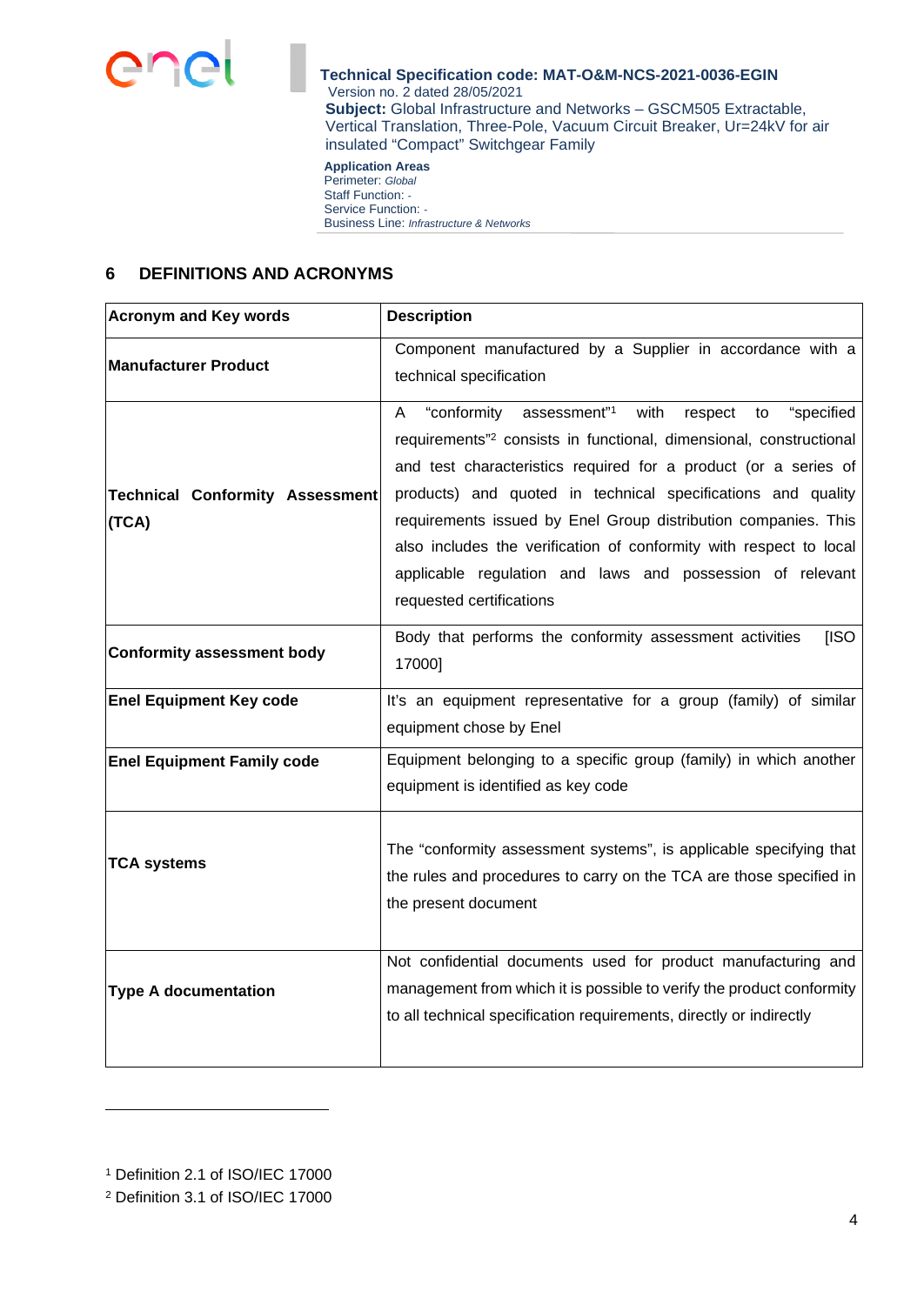

**Application Areas**  Perimeter: *Global* Staff Function: *-*  Service Function: *-*  Business Line: *Infrastructure & Networks*

| <b>Type B documentation</b>                              | Confidential documents used for product manufacturing and            |  |  |  |  |
|----------------------------------------------------------|----------------------------------------------------------------------|--|--|--|--|
|                                                          | management where all product project details are described, in order |  |  |  |  |
|                                                          | to uniquely identify the product object of the TCA                   |  |  |  |  |
| ∣TCA report                                              | Document describing the activities carried out for TCA               |  |  |  |  |
|                                                          |                                                                      |  |  |  |  |
| <b>ITCA dossier</b>                                      | Set of final documents delivered by the Supplier for the TCA         |  |  |  |  |
|                                                          |                                                                      |  |  |  |  |
|                                                          | Integrated IT platform to manage the processes of Technical          |  |  |  |  |
| <b>Material</b><br><b>LifeCycle</b><br><b>Management</b> | Specifications (TSM), Technical Conformity Assessment (TCA),         |  |  |  |  |
| (MLM)                                                    | Quality Control Tools (QCA), Defects Managing (CMD), Warranties      |  |  |  |  |
|                                                          | and Materials Shipping(MSH)                                          |  |  |  |  |
|                                                          |                                                                      |  |  |  |  |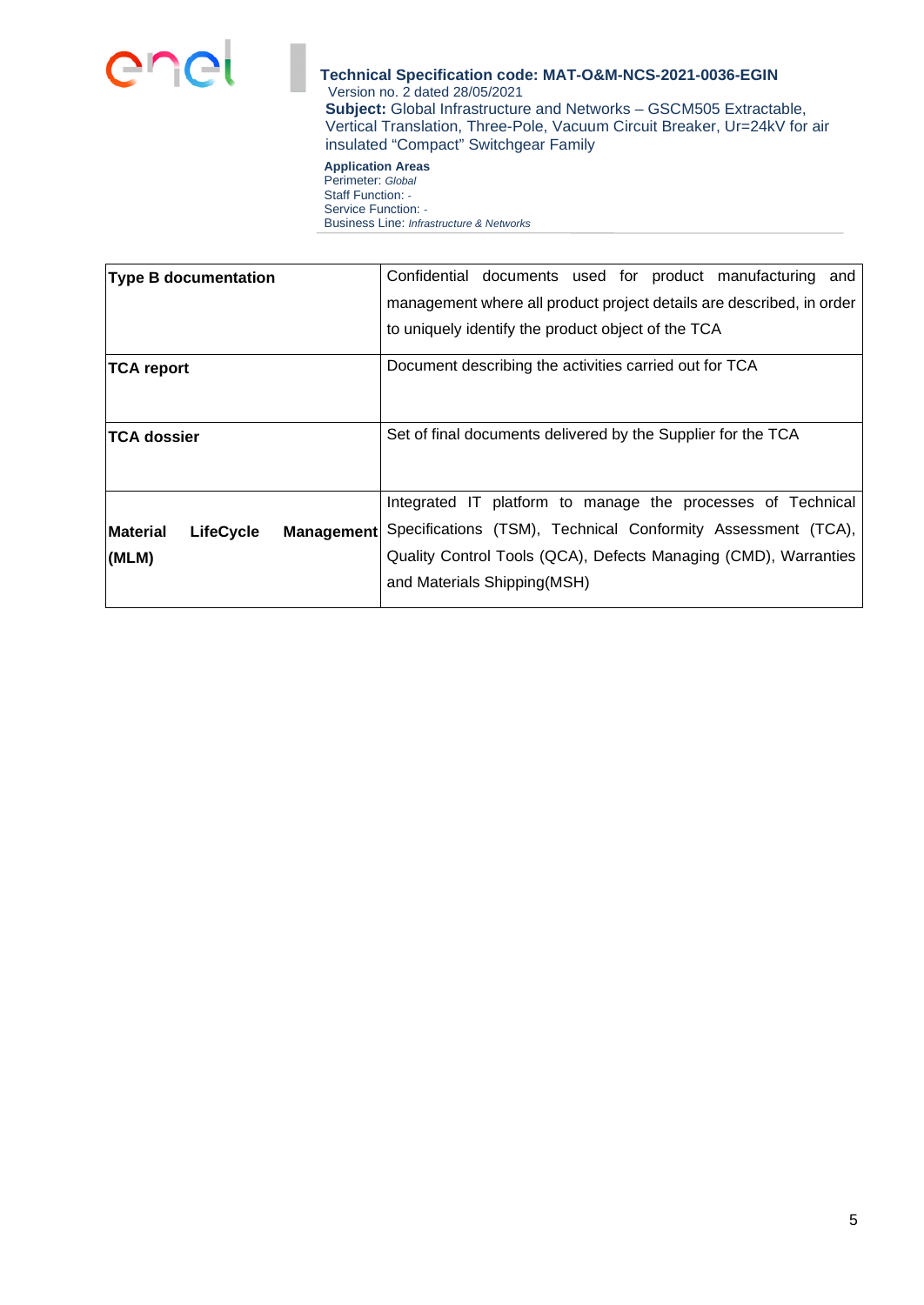

**Application Areas**  Perimeter: *Global* Staff Function: *-*  Service Function: *-*  Business Line: *Infrastructure & Networks*

## **6.1 ENEL GLOBAL INFRASTRUCTURE AND NETWORKS COUNTRIES REFERENCE STANDARDS**

Reference documents listed below (amendments included) shall be the edition in-force at the contract date.

| <b>ISO/IEC 17000</b> | Conformity assessment – Vocabulary and general principles                                                                                           |
|----------------------|-----------------------------------------------------------------------------------------------------------------------------------------------------|
| <b>ISO/IEC 17020</b> | General criteria for the operation of various types of bodies performing inspection                                                                 |
| <b>ISO/IEC 17025</b> | General requirements for the competence of testing and calibration laboratories                                                                     |
| ISO/IEC 17050-1      | Conformity assessment - Supplier's declaration of conformity - Part 1: General<br>requirements (ISO/IEC 17050-1:2004, corrected version 2007-06-15) |
| ISO/IEC 17050-2      | Conformity assessment - Supplier's declaration of conformity - Part 2: Supporting<br>documentation (ISO/IEC 17050-2:2004)                           |
| <b>ISO/IEC 17065</b> | Conformity assessment – Requirements for bodies certifying products, processes<br>and services                                                      |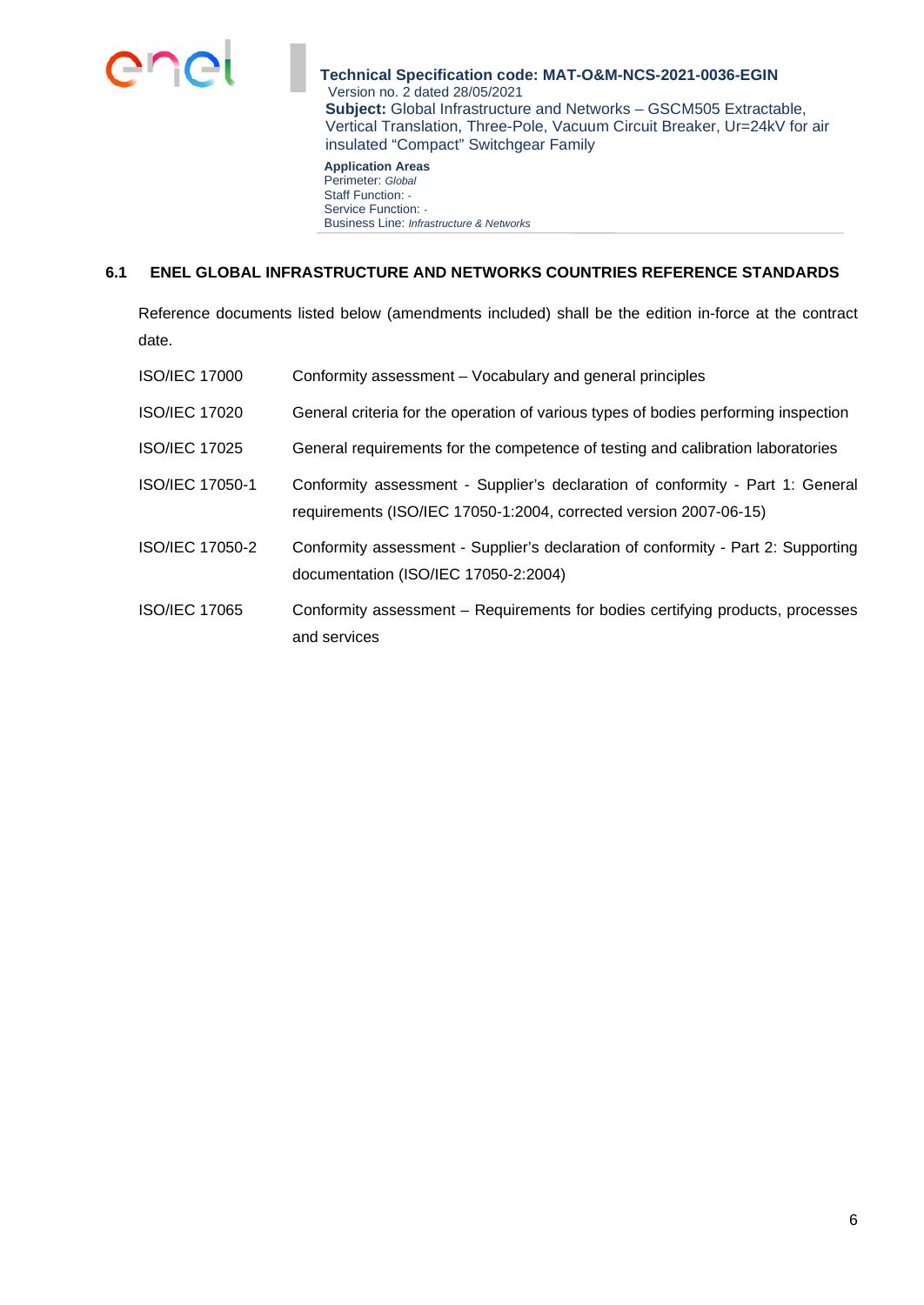

**Application Areas**  Perimeter: *Global* Staff Function: *-*  Service Function: *-*  Business Line: *Infrastructure & Networks*

# **7 DESCRIPTION**

## **7.1 LIST OF COMPONENTS**

List of components please refer to Annex B.

### **7.2 APPLICABLE LAWS AND REFERENCE STANDARDS**

Reference documents listed below (amendments included) shall be the edition in-force at the contract date. For South America destinations, the reference standards are the IEC/ISO, whilst for Europe destinations the reference standards are the correspondent European ones (EN).

## **7.2.1 International standard**

- IEC 62271-1 "High-voltage switchgear and controlgear Part 1: Common specifications for alternating current switchgear and controlgear";
- IEC 62271-100 "High-voltage switchgear and controlgear Part 100: Alternating current circuitbreakers";
- IEC 62271-200 "High-voltage switchgear and controlgear Part 200: AC metal-enclosed switchgear and controlgear for rated voltages above 1 kV and up to and including 52 kV";
- IEC/TS 62271-210 "High-voltage switchgear and controlgear Part 210: Seismic qualification for metal enclosed and solid-insulation enclosed switchgear and controlgear assemblies for rated voltages above 1 kV and up to and including 52 kV";
- IEC 62271-304 "High-voltage switchgear and controlgear Part 304: Classification of indoor enclosed switchgear and controlgear for rated voltages above 1 kV up to and including 52 kV related to the use in special service conditions with respect to condensation and pollution";
- IEC 60073 "Basic and safety principles for man-machine interface, marking and identification Coding principles for indicators and actuators";
- IEC 60695-11-10 "Fire hazard testing Part 11-10: Test flames 50 W horizontal and vertical flame test methods";
- IEC 60529 "Degrees of protection provided by enclosures (IP Code)";
- IEC 60445 "Basic and safety principles for man-machine interface, marking and identification –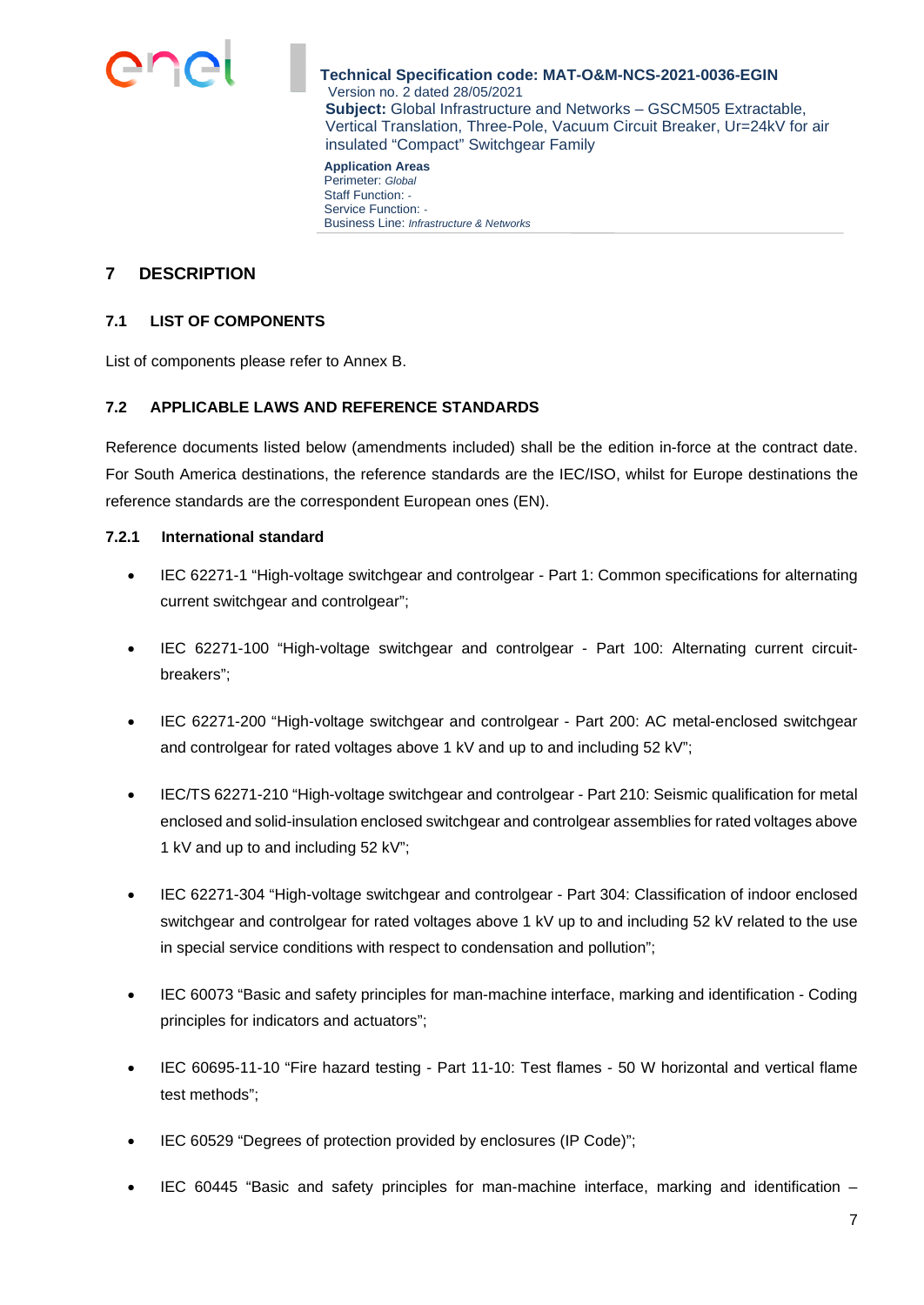

**Application Areas**  Perimeter: *Global* Staff Function: *-*  Service Function: *-*  Business Line: *Infrastructure & Networks*

Identification of equipment terminals and conductor terminations";

- IEC 61810-1 "Electromechanical elementary relays Part 1: General and safety requirements";
- IEC 60332-1-2 "Tests on electric and optical fibre cables under fire conditions Part 1-2: Test for vertical flame propagation for a single insulatedwire or cable - Procedure for 1 kW pre-mixed flame";
- EN 50399 "Common test methods for cables under fire conditions Heat release and smoke production measurement on cables during flame spread test - Test apparatus, procedures, results";
- IPC-A-610G "Acceptability of Electronic Assemblies";
- ISO 16739 "Industry Foundation Classes (IFC) for data sharing in the construction and facility management industries";
- ISO 12944 "Paints and varnishes Corrosion protection of steel structures by protective paint systems".

### **7.2.2** *enel* **standards**

- MAT-O&M-NCS-2021-0033-EGIN version 3 "Global Infrastructure and Networks GSCG002 Technical Conformity Assessment";
- GSCM690 "Family of AIS "compact" *enel* type, technical specifications collection";
- GSCM1676 "Mock-up template utilization procedure";
- Contractual Requirements for Components and Materials Quality management;
- CNS-O&M-S&L-2021-0032-EGIN "Global Infrastructure and Networks Barcode specification;
- Packaging, transport, and delivery requirements rev.2.

### **7.2.3 Argentina**

### **7.2.4 Brazil**

NR-10 – Segurança em instalações e serviços em eletricidade.

### **7.2.5 Chile**

 Norma técnica de calidad de servicios para sistema de distribución, Comisión Nacional de Energía, Diciembre 2017;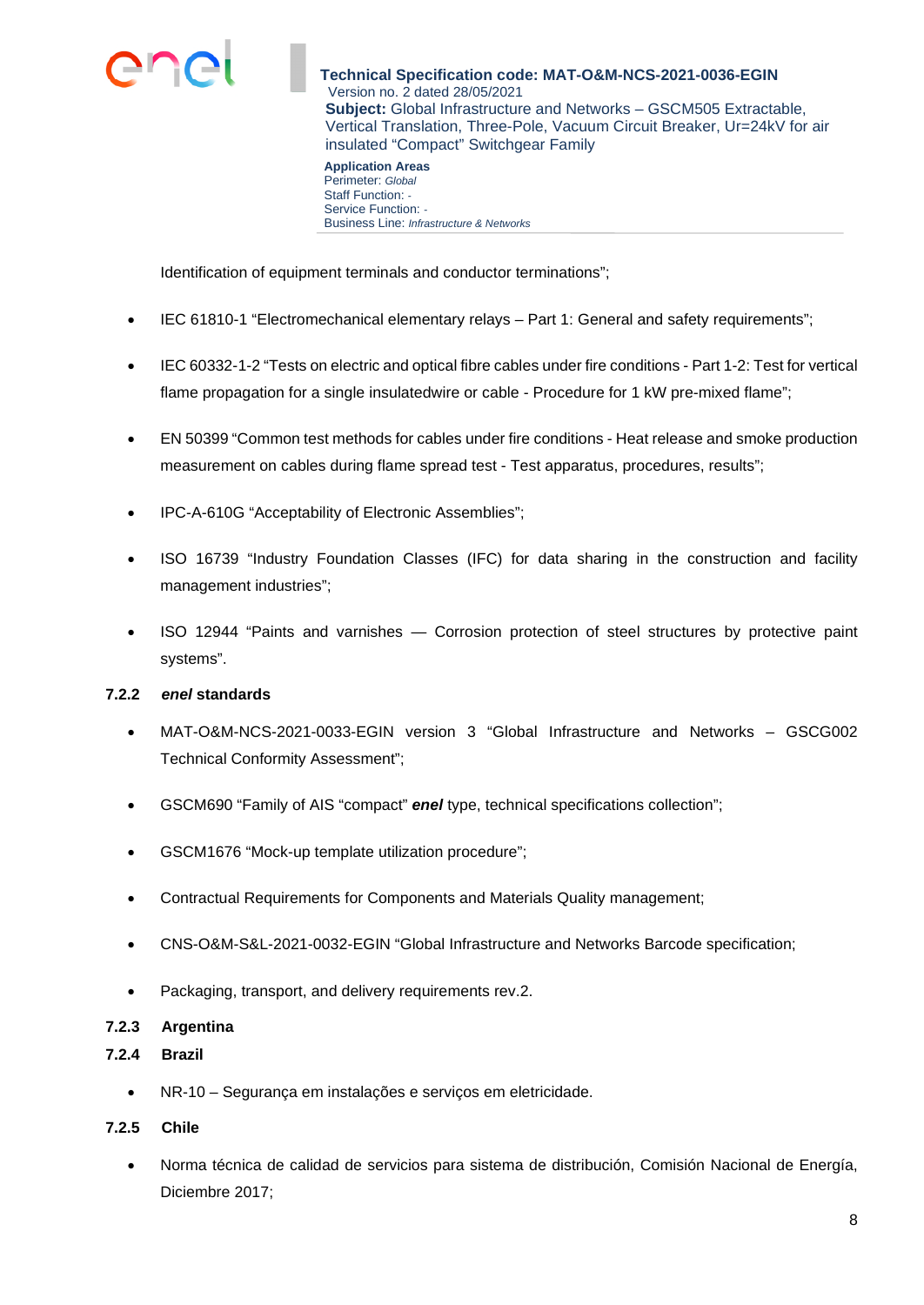

Perimeter: *Global* Staff Function: *-*  Service Function: *-*  Business Line: *Infrastructure & Networks*

- ETG-1020 "Requisitos de Diseño Sísmico para Equipo Eléctrico";
- IEEE 693-2005 "Recommended Practice for Seismic Design of Substations";
- Norma Técnica de Seguridad y Calidad de Servicio, Comisión Nacional de Energía, Enero 2016.

## **7.2.6 Colombia**

RETIE – Reglamento Técnico de Instalaciones Eléctricas.

### **7.2.7 Perú**

**7.2.8 Italy** 

- D.Lgs n. 81 of the 9 of April 2008 and subsequent modifications;
- GUI 101 "Caratteristiche generali e prescrizioni di impiego del pallet in legno da utilizzare per imballo di trasporto".

## **7.2.9 Spain**

- RAT, Seguridad, Declaracion de conformidad;
- R.D. 614/2001, de 8 de junio, sobre disposiciones mínimas para la protección de la salud y seguridad de los trabajadores frente al riesgo eléctrico;
- R.D. 337/2014, de 9 de mayo, por el que se aprueban el Reglamento sobre condiciones técnicas y garantías de seguridad en instalaciones eléctricas de alta tensión y sus Instrucciones Técnicas Complementarias ITC-RAT 01 a 23;
- R.D. 223/2008, de 15 de febrero, por el que se aprueban el Reglamento sobre condiciones técnicas y garantías de seguridad en líneas eléctricas de alta tensión y sus instrucciones técnicas complementarias ITC-LAT 01 a 09.

## **7.2.10 Romania**

- Prescriptia Energetica PE 101/85 Normativ pentru construcția instalațiilor electrice de conexiuni și transformare cu tensiuni peste 1 kV;
- GUI 101RO "Caracteristicile generale și cerințele de utilizare ale paletului de lemn care urmează să fie utilizat pentru ambalarea de transport.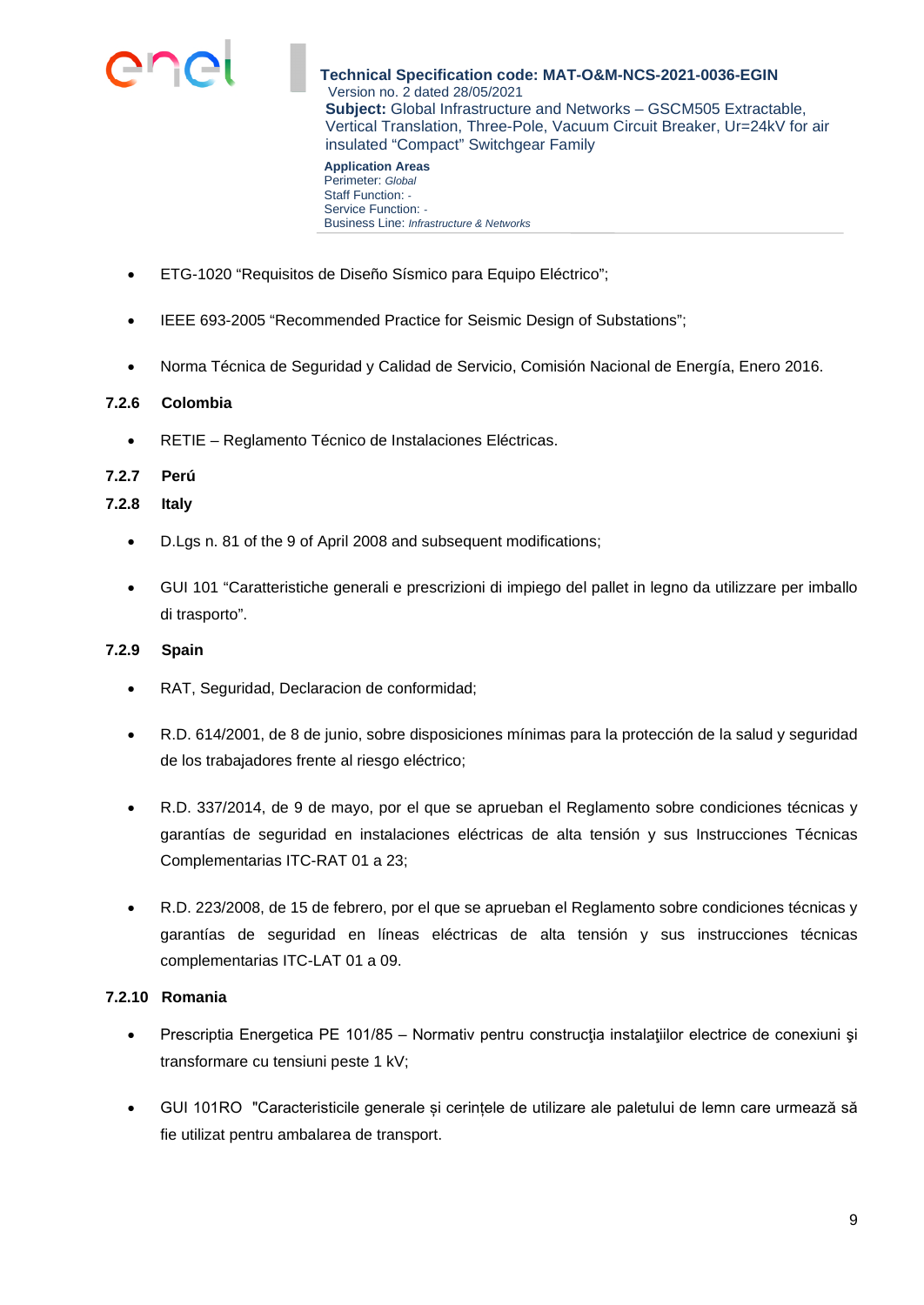

**Application Areas**  Perimeter: *Global* Staff Function: *-*  Service Function: *-*  Business Line: *Infrastructure & Networks*

## **7.2.11 Europe**

Regulation (EU) of the European Parliament and of the Council 517/2014 of the 16th April 2014.

### **7.3 SERVICE CONDITIONS**

VCB shall be compliant with normal service conditions for indoor installation, defined in chapter 2 of IEC 62271- 100, considering as minimum value of ambient temperature - 5°C.

Maximum altitude shall be as defined in normal service condition (1000 m).

Constructor shall define the Ur referred to 2700 m of altitude for Colombia, (a de-rating of Ur can be considered). Seismic level of apparatuses, functional unit switchgear and VCB shall be:

- seismic severity 2;
- acceptance class 1.

as defined in IEC/TS 62271-210.

VCB shall be compliant for installation in three-phases MV effectively and non-effectively earthed neutral system (solidly earthed, isolated, impedance earthed, resonant earthed and arc-suppression-coil-earth neutral system).

VCB shall be compliant with design class 2 (CH; PH) of IEC 62271-304.

### **7.4 TECHNICAL CHARACTERISTICS**

VCB shall be compliant with IEC 62271-100. In the following table, minimum electrical ratings for each type of VCB GSMC505 are defined.

| enel Type                                                   | <b>GSCM505/2</b>                         | GSCM505/3 | <b>GSCM505/4</b> | <b>GSCM505/7</b> | <b>GSCM505/8</b> | <b>GSMC505/9</b> |
|-------------------------------------------------------------|------------------------------------------|-----------|------------------|------------------|------------------|------------------|
| <b>Rated Frequency fr (Hz)</b>                              | 50 and 60                                |           |                  |                  |                  |                  |
| Rated normal current Ir (A)                                 | 1600                                     |           | 630              |                  | 2000*            |                  |
| Maximum voltage of grid (kV)                                |                                          |           | 22               |                  |                  |                  |
| Rated Voltage Ur (kV)                                       | 24                                       |           |                  |                  |                  |                  |
| Rated power-frequency<br>withstand voltage Ud (kV)          | 50                                       |           |                  |                  |                  |                  |
| <b>Rated lightning impulse</b><br>withstand voltage Up (kV) | 125                                      |           |                  |                  |                  |                  |
| Rated short circuit breaking<br>current Isc (kA)            | 16                                       |           |                  |                  |                  |                  |
| Rated duration of short circuit<br>tk (s)                   | 1                                        |           |                  |                  |                  |                  |
| Rated short-circuit making<br>current & Rated peak          | 41,6 (with d.c. time = $45 \text{ ms}$ ) |           |                  |                  |                  |                  |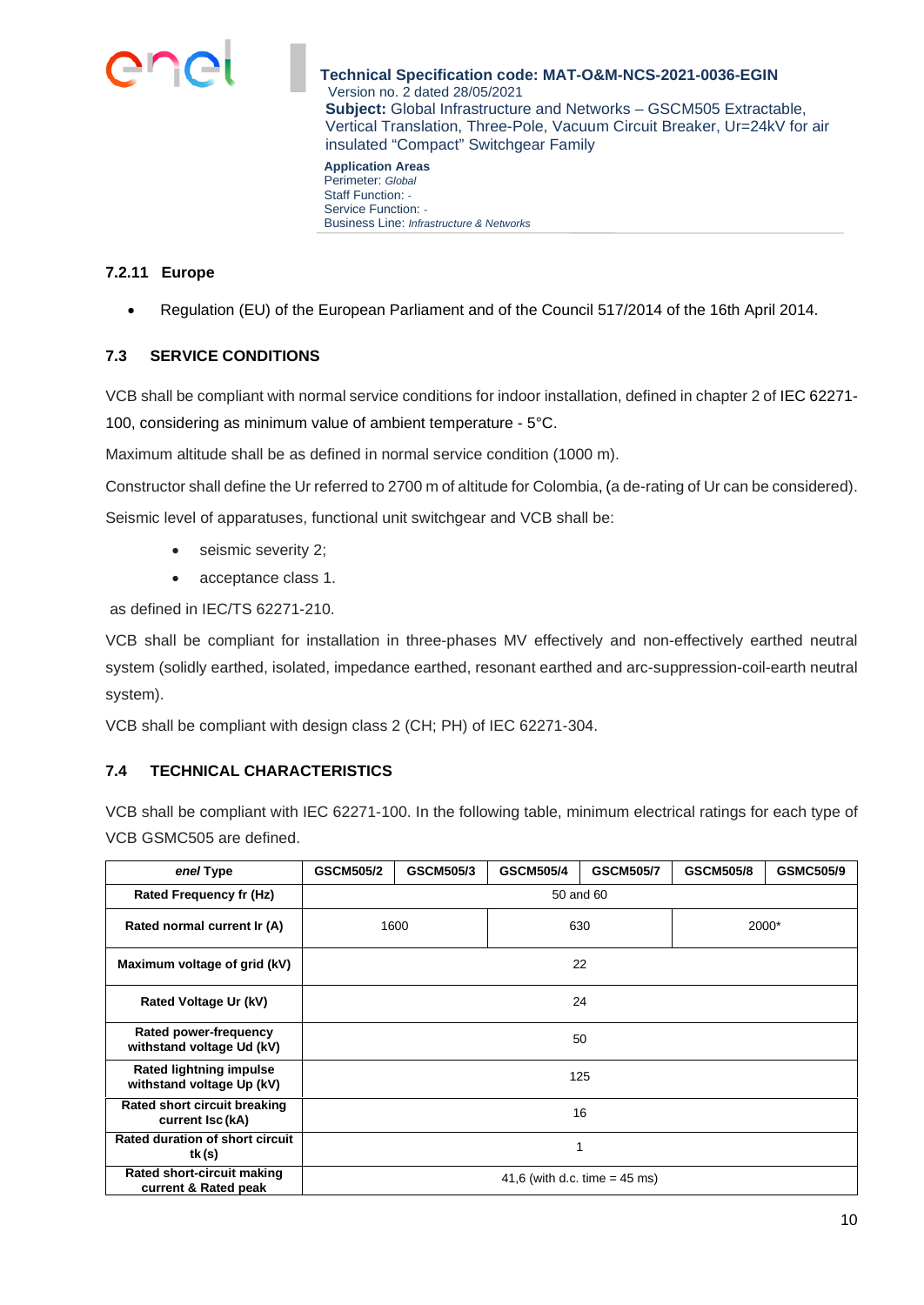

**Application Areas**  Perimeter: *Global* Staff Function: *-*  Service Function: *-*  Business Line: *Infrastructure & Networks*

| withstand current Ip (kA)                                                                                                                                                  |                               |                |    |                           |           |   |
|----------------------------------------------------------------------------------------------------------------------------------------------------------------------------|-------------------------------|----------------|----|---------------------------|-----------|---|
| Rated supply voltage of<br>closing and opening devices<br>and of auxiliary and control<br>circuits Uop (Vdc) and rated<br>supply voltage of auxiliary<br>circuits Ua (Vdc) | 110 and 125                   |                |    |                           |           |   |
| Rated operating sequence<br>VCB for rapid auto-reclosing                                                                                                                   |                               |                |    | $Q - 0.3" - Q - 15" - CO$ |           |   |
| Break-time (ms)                                                                                                                                                            |                               |                |    | $60 \div 100$             |           |   |
| Rated first-pole-to-clear factor<br>kpp                                                                                                                                    |                               |                |    | 1,3 and 1,5               |           |   |
| <b>Circuit breaker class</b>                                                                                                                                               |                               |                |    | S <sub>1</sub>            |           |   |
| <b>Electrical endurance class</b>                                                                                                                                          |                               |                |    | E <sub>2</sub>            |           |   |
| Mechanical endurance class                                                                                                                                                 |                               | M <sub>2</sub> |    |                           |           |   |
| Probability of restrike during<br>capacitive current breaking<br>class                                                                                                     | C <sub>2</sub>                |                |    |                           |           |   |
| Rated line charging breaking<br>current $I_1(A)$                                                                                                                           | 10                            |                |    |                           |           |   |
| Rated cable-charging<br>breaking current Ic (A)                                                                                                                            | 31,5                          |                |    |                           |           |   |
| Rated single capacitor bank-<br>breaking current Isb (A) for<br><b>6MVAR of maximum reactive</b><br>power                                                                  | 400                           |                |    |                           |           |   |
| Rated back-to-back capacitor<br>bank breaking current lbb (A)                                                                                                              | <b>NA</b><br><b>NA</b><br>400 |                |    |                           |           |   |
| Rated back-to-back capacitor<br>bank inrush making current<br>Ibi (kA) fbi 4250 Hz                                                                                         | <b>NA</b>                     |                | 20 |                           | <b>NA</b> |   |
| IP degree of command                                                                                                                                                       | 2X                            |                |    |                           |           |   |
| <b>Command Type</b>                                                                                                                                                        | B                             | D              | C  | A                         | B         | D |
| Life expectancy (years)                                                                                                                                                    |                               |                |    | 30                        |           |   |

### **Table 2 - Electrical Features**

**\*Ir = 2000 A reachable with forced ventilation (60 Hz) and opening under transformer/bus bar tie functional unit switchgear** 

Ratings for back-to-back capacitor bank is not required for VCB *enel* types GSCM505/2/3/8/9.

## **7.5 CONSTRUCTION CHARACTERISTICS**

### **7.5.1 Generality**

VCB shall be extractable type, with clamps for power connections and, for its operation, only the expected electrical auxiliary voltage is allowed.

Dimension of VCB, various views and sections are in Annex C of this document.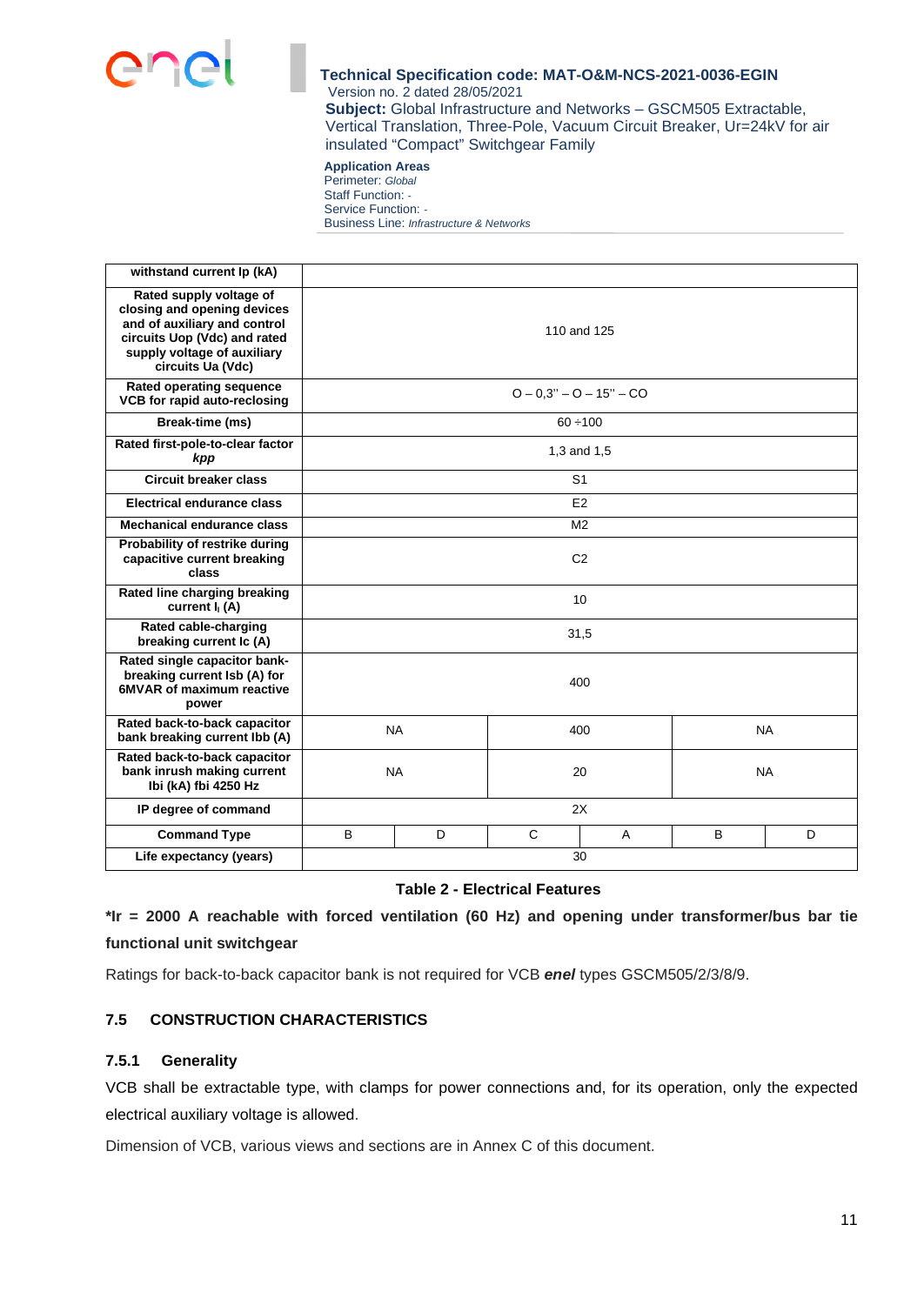

**Application Areas**  Perimeter: *Global* Staff Function: *-*  Service Function: *-*  Business Line: *Infrastructure & Networks*

### **7.5.2 Insulated bushings**

Insulated bushing allows active part of each pole of VCB to cross the septum of the functional unit switchgear that separates the bus bar compartment from the cable compartment.

In case of high levels of partial discharges due to sharp edges interfering between functional unit switchgear and VCB, suitable deflectors (such as rings embedded in the resin of the bushing) in order to reduce the intensity of the field in the area above described shall be provided.

In any case, the solution adopted shall not introduce any modification to the family of switchgear technical specifications.

#### **7.5.3 Protection panel**

VCB command shall be equipped, in front and sides, with a metallic protection (other materials shall be taken into account) panel of adequate resistance to mechanical stress and internal fault. Panel shall be without [sharp](https://dictionary.cambridge.org/it/dizionario/inglese-italiano/sharp) corners at the edges. Panel design of lowest part of the panel shall also take in consideration the maneuverability of the handles for extraction of the VCB trolley (see paragraph 7.5.6).

#### **7.5.4 Wheels**

VCB trolley shall be equipped of 4 sliding stainless wheels suited to the guides installed inside the functional unit switchgear; the wheels shall permit the easy handling of VCB trolley.

Wheels fixing system shall be contained in the maximum width of trolley.

#### **7.5.5 Earthing contact**

VCB shall be equipped with a copper earthing contact of proper dimension to be coupled with the functional unit switchgear earthing system.

#### **7.5.6 Drag handles for trolley**

VCB trolley shall be equipped with two handles positioned in the front panel, retractable by means of return springs; handles shall allow to release the two rectangular blocking pivots of the VCB trolley.

Mechanism shall be designed in order to operate correctly with functional unit switchgear interlocks.

Design of handles shall be ergonomic, safe and effortlessly for operators.

### **7.5.7 Accessory openings**

In front of VCB, accessory openings are permitted in order to cope with various exigencies (for example to make visible signaling of springs loaded or no loaded); at least IP2X degree of protection (IEC 60529) shall be ensured.

Accessory openings shall be positioned such as to be visible by inspection through the window positioned on the door of functional unit switchgear.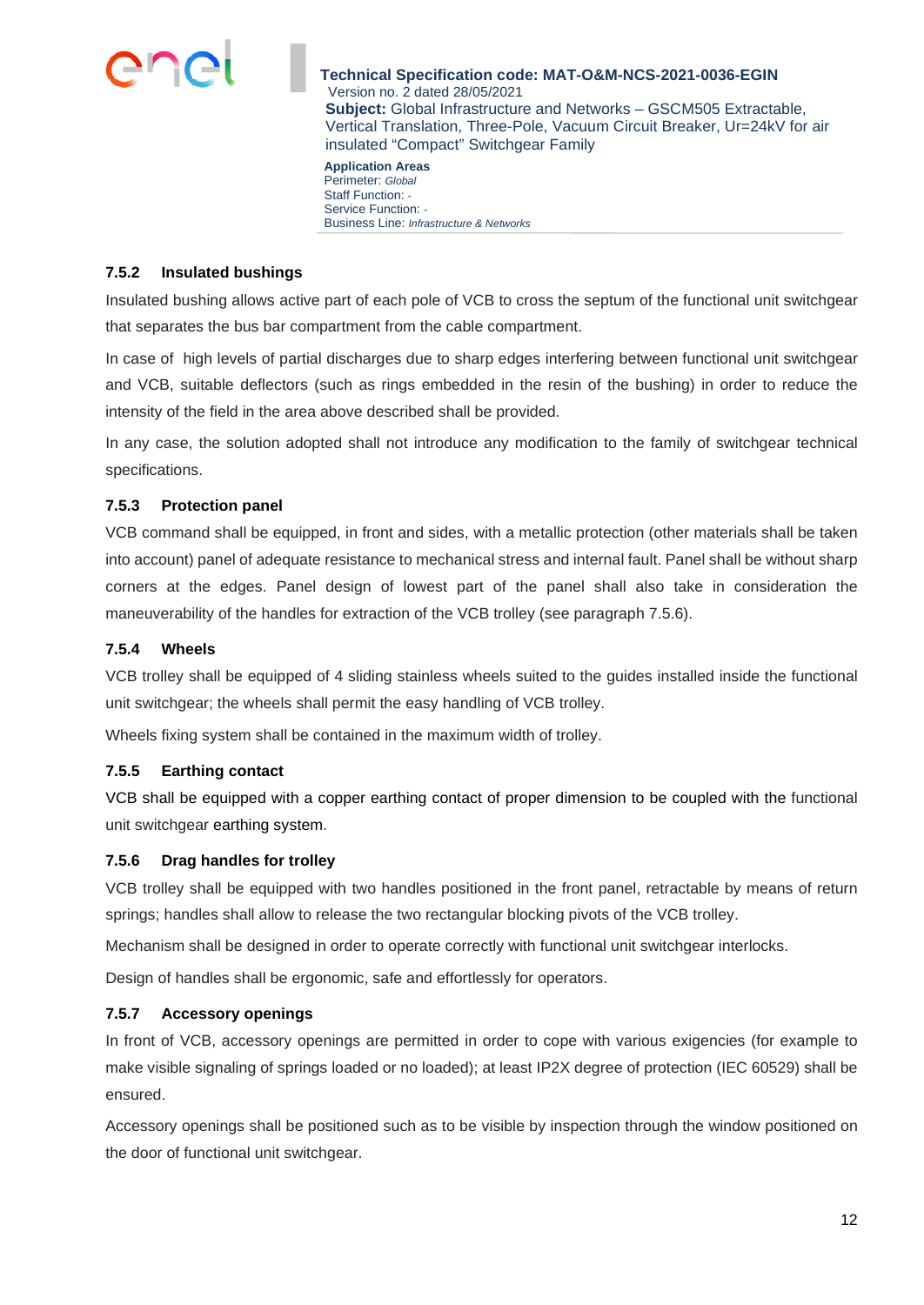

**Application Areas**  Perimeter: *Global* Staff Function: *-*  Service Function: *-*  Business Line: *Infrastructure & Networks*

#### **7.5.8 Clamp contacts**

Clamp contacts shall be designed in order to be coupled with the functional unit switchgear fixed contacts (see annex C).

Penetration of clamp in the fixed contacts shall be 30 mm as minimum values; at any case the penetration shall be adequate in order to ensure the electrical ratings of functional unit switchgear.

Clamp contacts shall have a degree of mobility to permit a correct coupling with the fixed contacts even in case of offset with respect to the bus bar.

Every group of contacts shall be equipped with independent re-entry springs in order to permit, after a disconnection of VCB from bus bar, the clamp returning to pre-connection position.

## **7.5.9 Lifting devices**

Removable lifting devices shall be installed on VCB (for example eyebolts or similar), for the lifting of the complete VCB.

## **7.5.10 Blocking pivot**

VCB shall be equipped with a blocking pivot of 20 mm diameter, rounded edges and stroke at least 20 mm (see annex C).

When the trolley is "totally relieved" and "totally lowered" (VCB connected and disconnected), the pivot will be in its more external position.

Such position of pivot shall be maintained by a horizontal pressure towards external direction with respect to trolley.

The pressure shall have proper accordance with specific mechanism present on the front of functional unit switchgear, in any case untimely maneuvers shall be avoided.

Activation of blocking pivot shall occur when it is pushed towards internal direction starting from 5 mm and to 10 mm from beginning of horizontal stroke.

Activation interval shall occur in the following conditions:

- when the trolley is in intermediate position (for example during a translation of VCB).
- when the mechanism for the command of blocking pivot has been operated (meaning that the operator is preparing for vertical translation of VCB from position of "service" to position of "disconnected" or conversely).

Activation of blocking pivot shall cause the following interlocks:

- mechanical interlock that prevent the electric command (closing) of VCB;
- mechanical interlock that causes the automatic mechanical opening of the VCB.

Blocking pivot shall be equipped with electrical signaling (electrical contact) see annex D.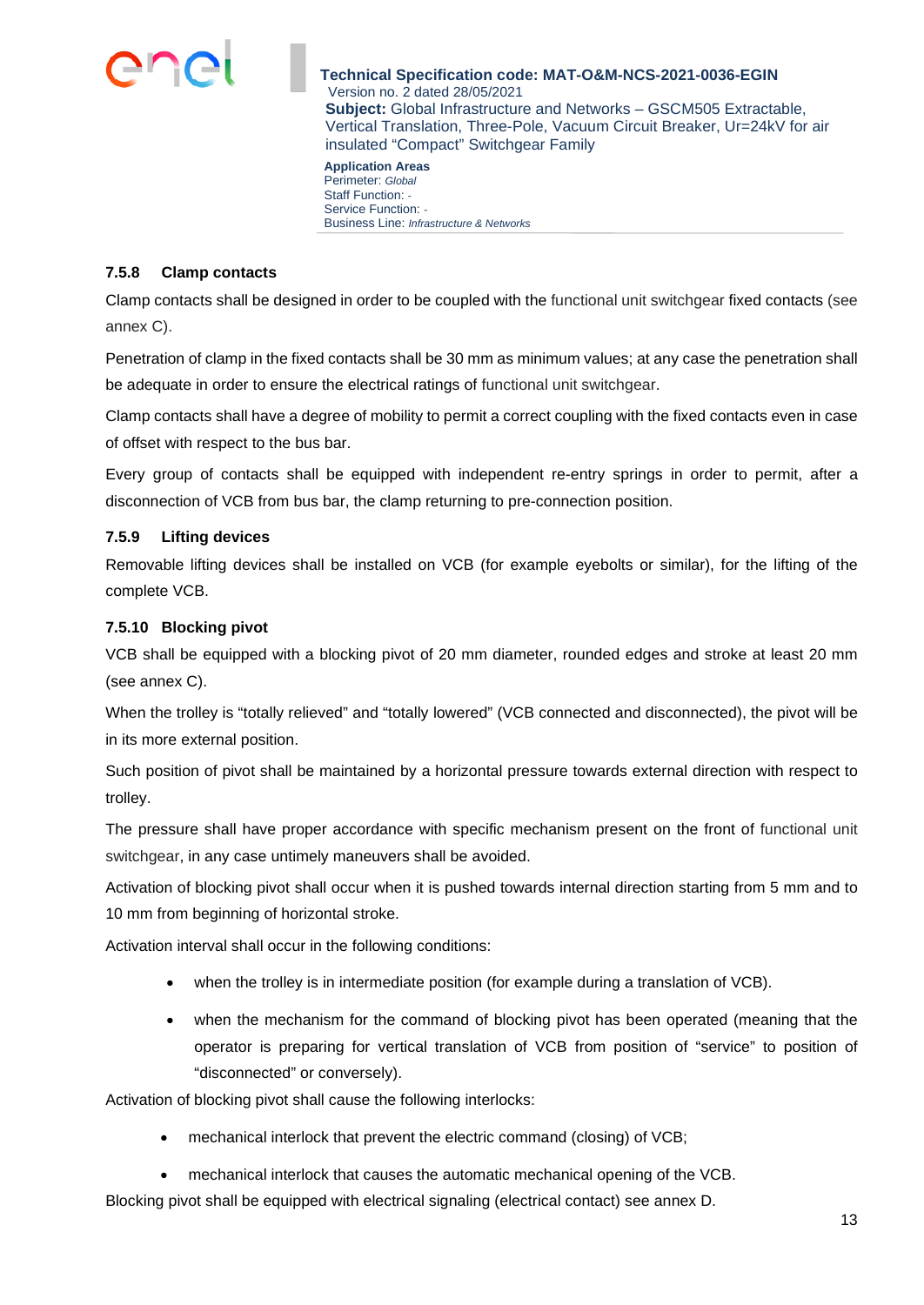

**Application Areas**  Perimeter: *Global* Staff Function: *-*  Service Function: *-*  Business Line: *Infrastructure & Networks*

## **7.5.11 Devices to be installed on front of VCB**

Devices to be installed on front of VCB, shall be visible also when the VCB is in operating position inside functional unit switchgear.

Following devices compliant to IEC 60073 shall be installed:

| <b>Operation</b> | All countries except Brazil                                | <b>Brazil</b>                    |  |  |
|------------------|------------------------------------------------------------|----------------------------------|--|--|
|                  | (according with IEC 60073)                                 | (according with NR10)            |  |  |
| <b>Closing</b>   | White (green is permitted)                                 | White "L" on Red background      |  |  |
| Opening          | Black (red is permitted in all countries<br>excluded Perù) | White "D" on Green<br>background |  |  |

VCB commands symbology:

- opening button permits the opening maneuver of CB without using electric circuits. This button shall be equipped with protection again accidental bumps;
- closing button permits the closing of CB only when the energy maneuver is full. This button shall be operable and visible only once the carter (protection panel) of command has been removed;
- position indicator of VCB, the device used shall be mechanically connected with VCB power mobile contacts compliant with paragraph 5.12 of IEC 62271-200. VCB position shall be visualized with symbology defined by table below:

|                 | All countries except Brazil   | <b>Brazil</b>                 |  |
|-----------------|-------------------------------|-------------------------------|--|
| <b>Position</b> | (according with IEC 60073)    | (according with NR10)         |  |
| Close           | Black "I" on white background | White "L" on Red background   |  |
| Open            | White "O" on black background | White "D" on Green background |  |

- manual device for restoring the energy for maneuver, actuation sense shall be indicated on the command panel. For operator's safety the use of this device shall inhibit the restoring of energy by DC electric engine;
- bistable selector for activation and de-activation of under-voltage release (only for "B" and "C" types of command) with clear indication of its state.
- energy storage device state indicator:
	- a) Yellow color, for energy storage device charged (see figure below);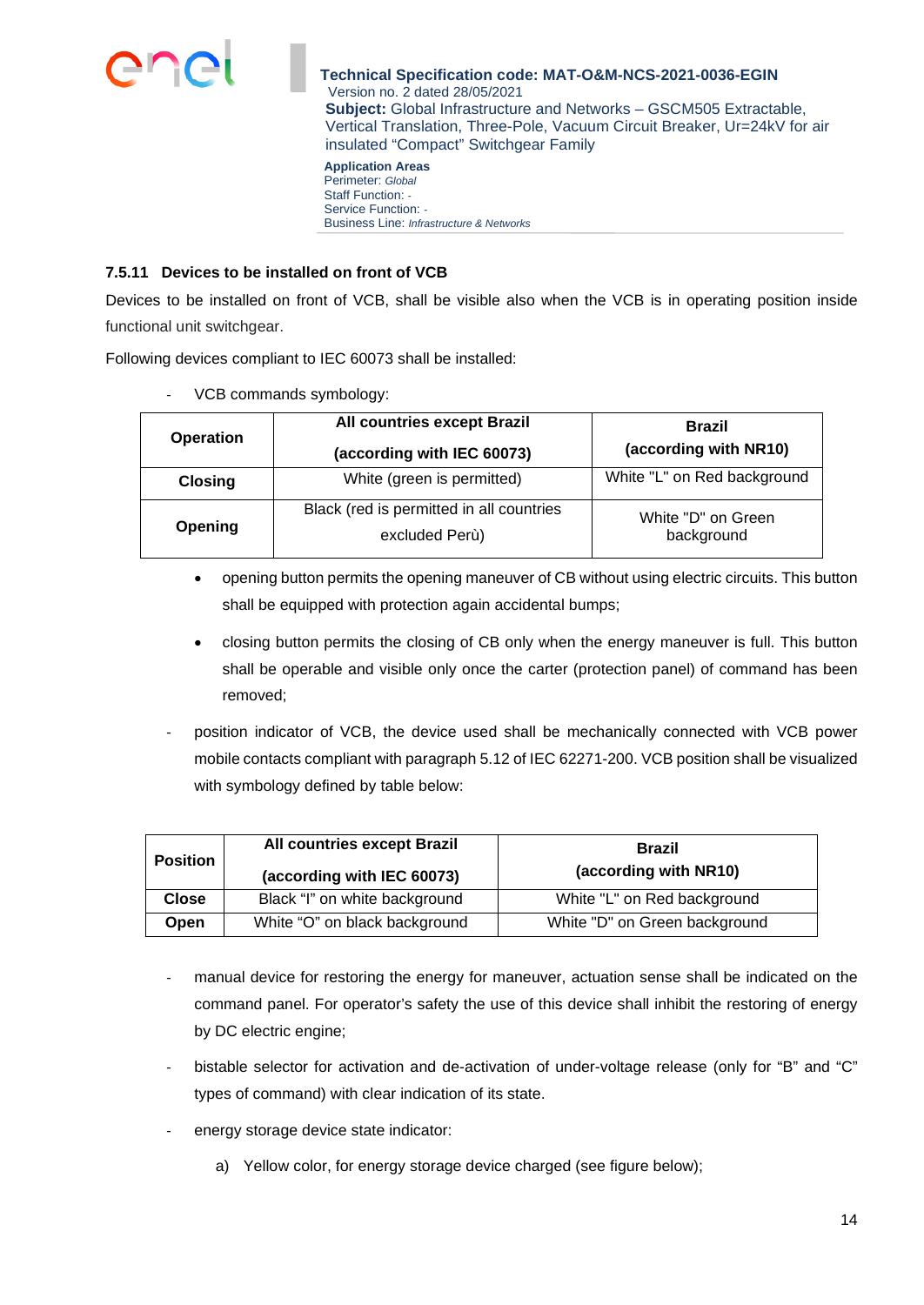

**Application Areas**  Perimeter: *Global* Staff Function: *-*  Service Function: *-*  Business Line: *Infrastructure & Networks*



b) White color, for energy storage device uncharged (see figure below).



opening operation counter of VCB, five digits, un-resettable.

Commands and signalizations shall be understandable and interpretable with VCB carter (protection panel) removed.

## **7.6 CONSTRUCTION FEATURES OF COMMAND**

VCB shall be compliant with 110 Vdc and 125 Vdc rated supply voltage of closing and opening devices Uop with the tolerance described by the standard.

Connecting to ground a polarity of 110 and 125 Vdc supply is not allowed.

### **7.6.1 Power contacts**

Power contacts movement of the VCB shall be mechanical, energy storage device shall be mechanical type (springs command).

Alternative constructive solutions for energy storage device can be take in consideration, given the respect of all functional requirements of this specification.

Charging of energy storage devices shall be obtained in two ways:

- **1)** DC electric engine;
- **2)** mechanical device manually activated by operator.

VCB command shall achieve the followings cycles:

- with DC engine working:
	- $O 0.3" CO 15" CO$ , starting by condition of circuit breaker closed and springs of closure charged;
- with DC engine out of working:
	- $\bullet$   $O 0.3" CO$ , starting by condition of circuit breaker closed and springs of closure charged;
	- CO, starting by condition of circuit breaker open and springs of closure charged;

 O, starting by condition of circuit breaker closed and springs of closure not charged. When VCB is close opening springs shall always be charged.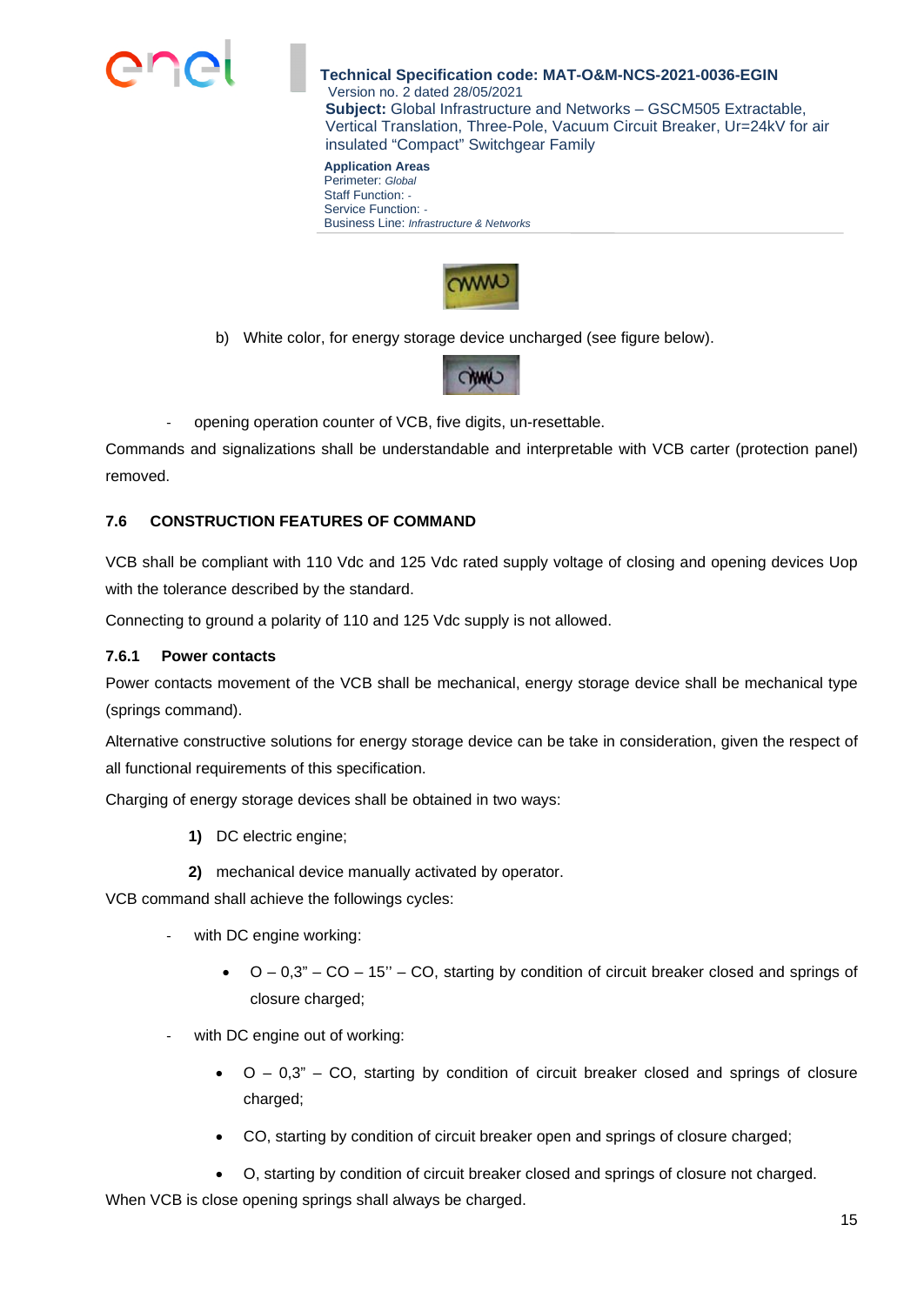

Perimeter: *Global* Staff Function: *-*  Service Function: *-*  Business Line: *Infrastructure & Networks*

In case that, during a maneuver, opposite maneuver request appears, the memorization and actuation shall be avoided until completion of maneuver on going.

Functional conditions for release, both closing and opening (by launch and under voltage), and maximum actuating force required for restoration of mechanical device shall be as indicated in IEC 62271-100.

Cabling shall be manufactured by flexible single-core cable with 450/750V minimum insulation class and minimum fire reaction Cca‐s1b,d1,a1 as described below.

- Cca: EN 50399: Flame Spread (FS) ≤ 2,00m; Total Heat Release (THR) ≤ 30MJ; Maximum Heat Release Rate (HHR) ≤ 60kW; Fire Growth Rate, index of heat release rate (FIGRA) ≤ 300Ws-1 /// IEC 60332-1-2: Flame Spread, vertical flame propagation H≤425 mm;
- s1b: Total Smoke Production (TSP1200)  $\leq$  50 m2; Smoke Production Rate, maximum smoke (SPR) 0,25 m2/s; transmittance ≥ 60 % < 80%;
- a1: electrical conductivity  $< 2.5 \mu S/mm$ ; pH  $> 4.3$ ;
- d1: No flaming droplets/particles persisting longer than 10 s within 1200 s.

Conductors shall be of proper dimension as Constructor design with minimum section of 1,5 mm<sup>2</sup>, they shall be marked at their extremity, accordance with IEC 60445 and cabling drawings.

## **7.6.2 Types of command**

VCB shall be equipped with a three-polar command:

- Type "A" command for line, capacitor bank and auxiliary services VCB;
- Type "B" and Type "D" command for transformer, bus bar tie VCB;
- Type "C" command for neutral maker transformer VCB;

Type "A" command shall be equipped with following circuit and devices:

- Three-polar shunt closing release by launch of tension;
- Three-polar shunt opening release by launch of tension;
- Anti-reclosing device (anti-pumping) with the scope of inhibiting further closures after the first, in case there is an opening command during the initial request of closing. This device cannot be deactivated by functional inhibitions.

Type "B" and type "C" commands shall be equipped with same devices of type "A" plus the following command device:

> Three-polar opening under-voltage release that can be deactivated with a selector positioned on front of command (see par. 7.5.11). Operation of activation and/or deactivation shall not produce untimely maneuvers.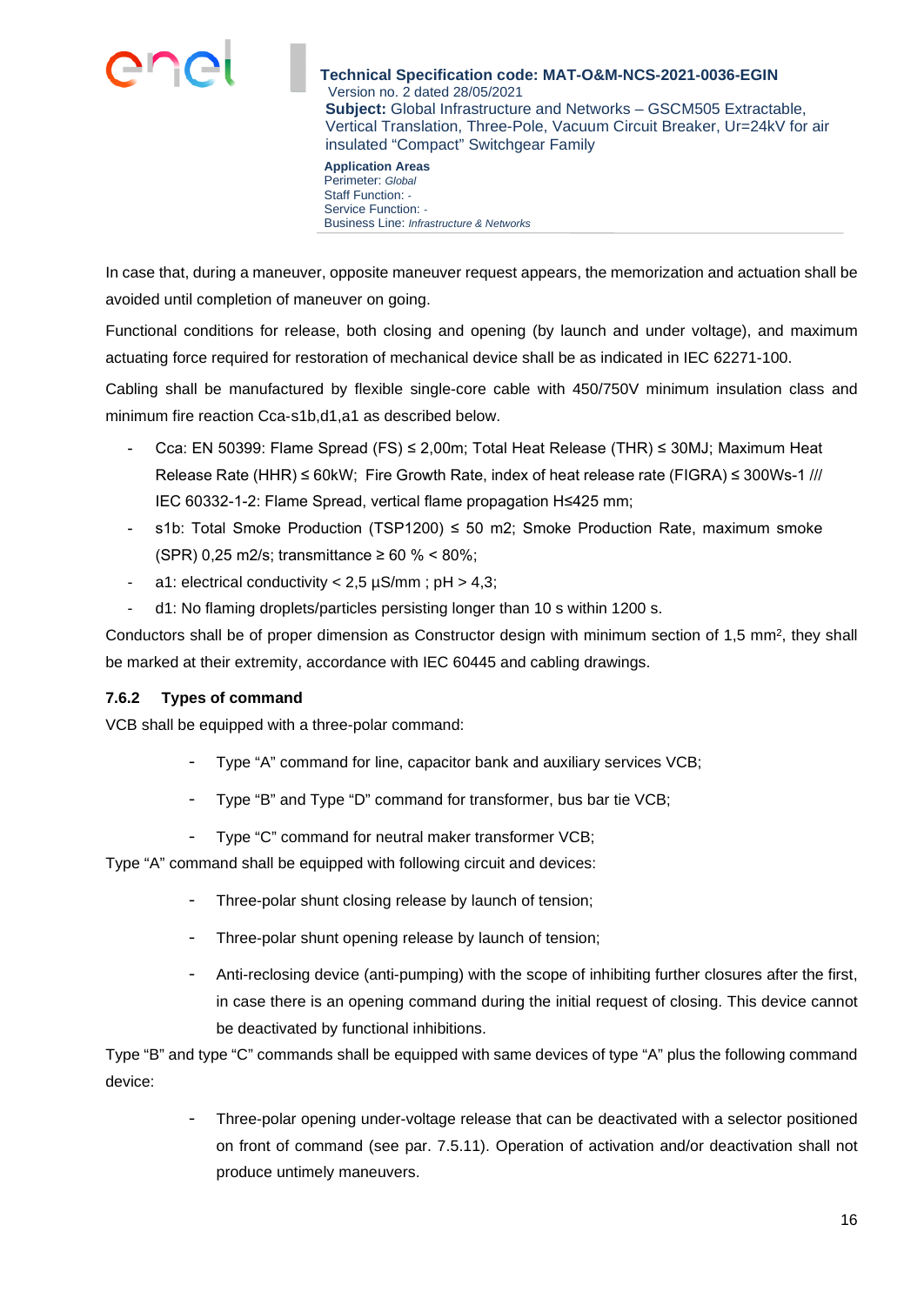

Perimeter: *Global* Staff Function: *-*  Service Function: *-*  Business Line: *Infrastructure & Networks*

Type "D" command shall be equipped with same devices of type "B" replacing three-polar opening undervoltage release with:

Second three-polar shunt opening release by launch of tension.

For more details see annex D.

## **7.6.3 Inhibit circuits**

Circuits and/or devices shall be considered that must inhibit command of closing when there is at least one of follow events:

- not enough energy for maneuver of closing (springs not charged);
- activation of blocking pivot (activation of blocking pivot when VCB is closed shall cause the opening of VCB);
- command and/or maneuverer of opening on going;
- under-voltage release active when under-voltage coil is not energized for absence of Vdc or for fault conditions (only for types "B" and "C").

Inhibition shall automatically end only after the conditions that had caused its activation disappeared.

Untimely inhibitions due to mechanical stress and vibrations present during the VCB maneuvers shall be avoided.

## **7.7 AUXILIARY DEVICES**

Auxiliary devices of VCB shall be compliant with IEC 62271-100.

VCB shall be compliant with 110 Vdc and 125 Vdc rated supply voltage of auxiliary circuits Ua with the tolerance described by standard.

Connecting to ground a polarity of 110 and 125 Vdc supply is not allowed.

### **7.7.1 Auxiliary contacts of VCB**

Auxiliary contacts of circuit breaker shall be mechanically joint to principal contacts.

Electrical features of auxiliary contacts shall be compliant with the class 1 table 6 of IEC 62271-1 ed.1.

## **7.7.2 Anti-reclosing device (anti-pumping)**

If the device is designed with relays, these shall be compliant with IEC 61810-1 with electric life of 100.000 maneuverers.

Relays shall be of extractable type, with insertion on the base, having frontal sockets fixed by screws and protection degree at least IP2X compliant with IEC 60529.

Auxiliary contacts of relays shall be compliant with the class 1 table 6 of IEC 62271-1 ed.1.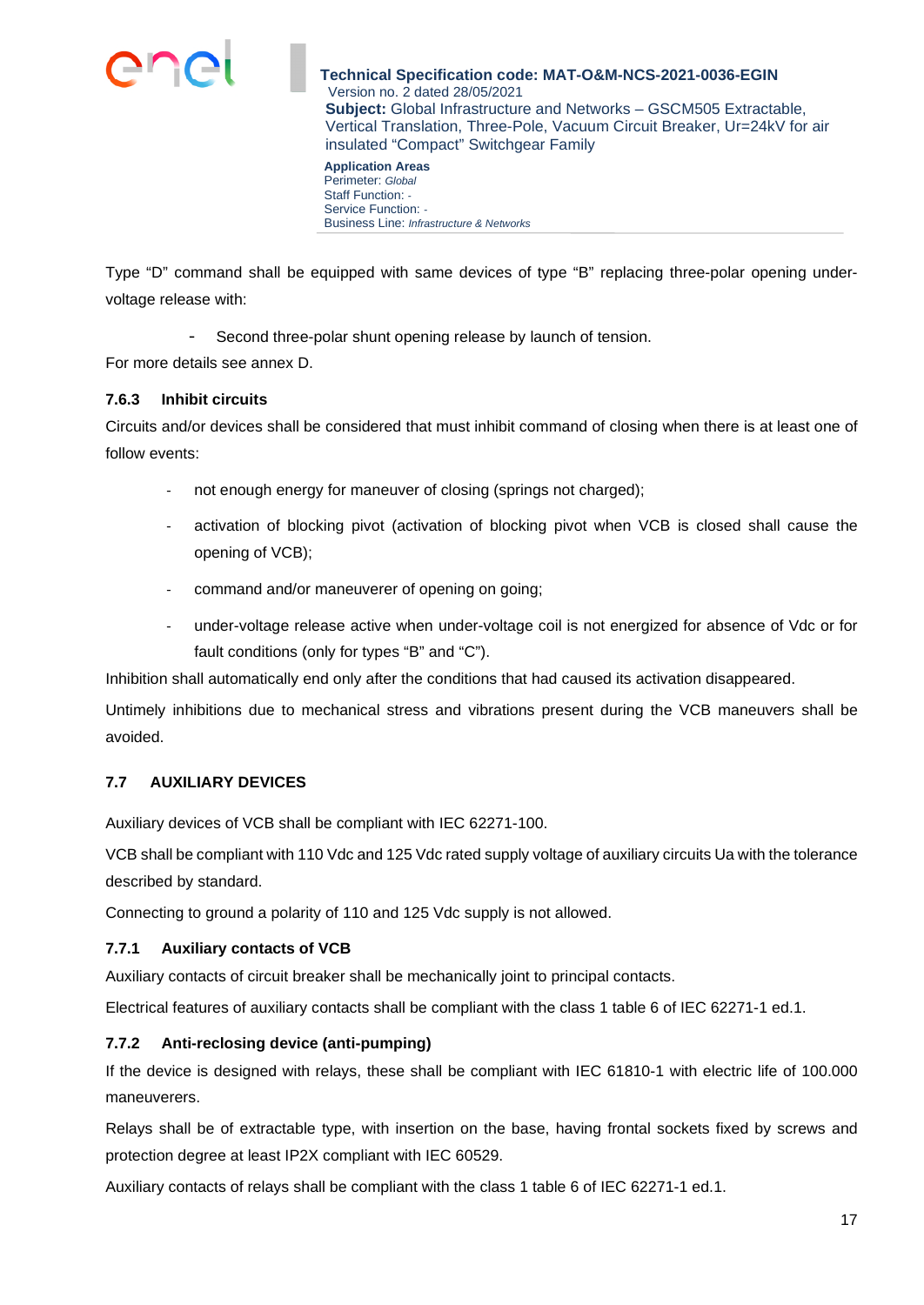

**Application Areas**  Perimeter: *Global* Staff Function: *-*  Service Function: *-*  Business Line: *Infrastructure & Networks*

#### **7.7.3 Bistable selector for under voltage release**

Bistable selector shall be equipped with auxiliary contacts, closed when under voltage device is activated whose features shall be compliant with the class 1 table 6 of IEC 62271-1 ed.1.

### **7.8 LV CONNECTORS**

Command circuits shall be designed according with drawings of annex D:

The circuits shall be mounted on the fixed part of the LV connector with male contacts (PINS), installed on the right part or on the top of VCB. Position of fixed part of connector shall guarantee the dielectric and mechanical distances without interferences.

VCB connector shall be compliant with functional unit switchgear connector.

Female switchgear LV connector is not included in the supply.

### **7.9 MANUALS**

Constructor shall produce the VCB manual compliant with chapter 10 and 11 of IEC 62271-100 ed.2.

Minimum time of maintenance shall be 60 months. The maintenance shall not include the substitution of main components as vacuum bottle, springs, poles, closing and opening release and electronic parts.

Following points shall be defined in the manual:

- safe and easy method for vacuum bottle check;
- measuring procedure for typical parameters like resistance of main circuits, open and close time, current absorption and all parameters defined in the par. 7.12.2.7 and 7.12.2.8 (normally check during routine tests and maintenance operation);
- Operations maintenance during life expectancy shall be declared by constructor.

The manuals language shall be compliant with the supply country, e.g. in Italian/Spanish/ Romanian/Portuguese.

#### **7.10 NAMEPLATE**

VCB shall be equipped, on frontal side and visible position, with a nameplate where data indicated by IEC 62271-100 shall be listed (included the mass).

Also on the nameplate shall be included the followings indications:

- *enel* type;
- *enel* material code;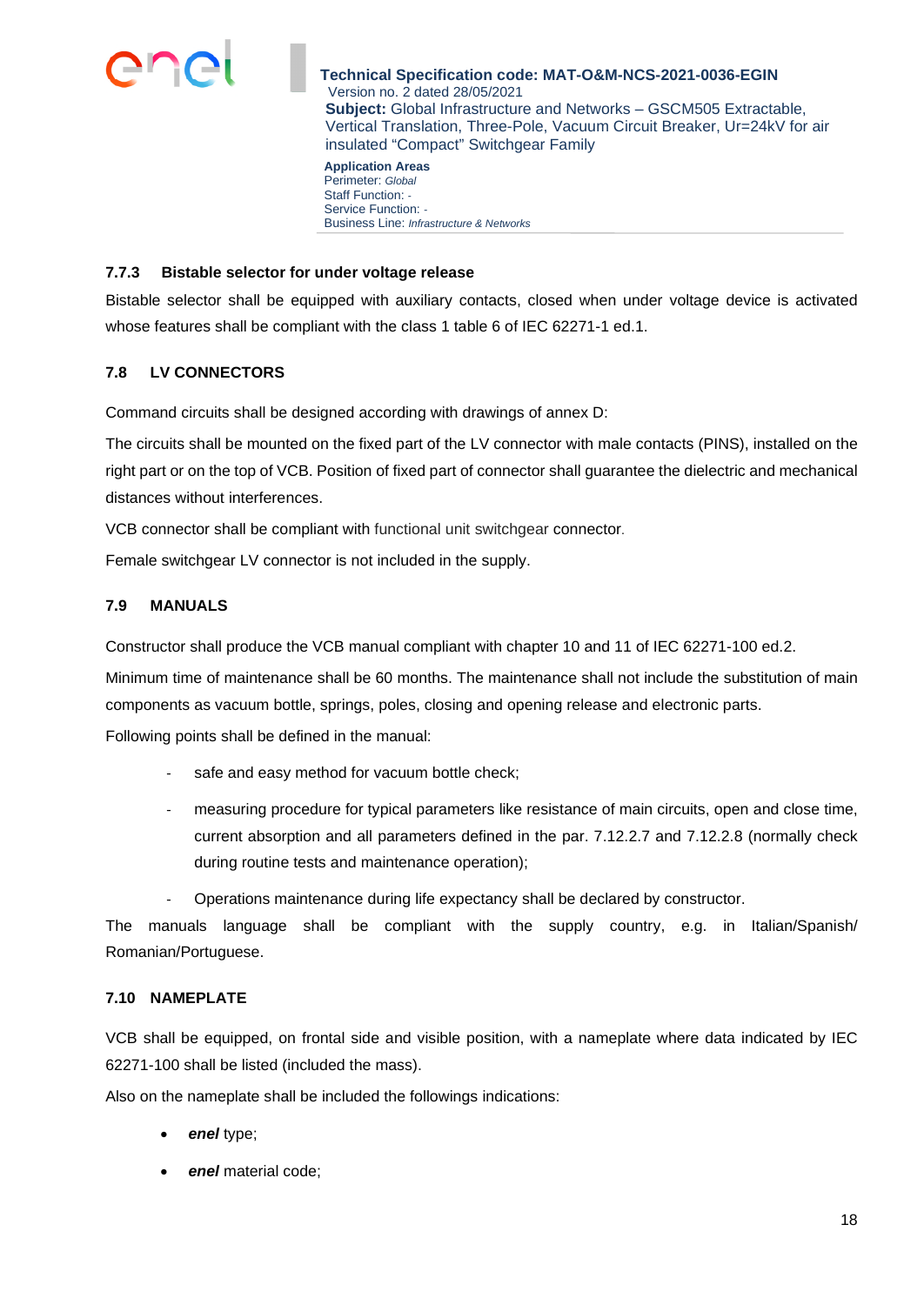

**Application Areas**  Perimeter: *Global* Staff Function: *-*  Service Function: *-*  Business Line: *Infrastructure & Networks*

 Barcode compliant with CNS-O&M-S&L-2021-0032-EGIN (in case there is not enough space on the nameplate, barcode could be insert out of nameplate).

## **7.11 PROTECTIVE COATINGS**

The carpentry shall have a protective coating compliant with ISO 12944 with the following features:

- Durability:
	- o Very High (VH) more than 25 years;
- Atmospheric corrosion category:
	- $\circ$  C<sub>5</sub>

Alternative values of atmospheric corrosion category are permitted but class 2 of IEC62271-304 shall be guaranteed.

Use of painting cycles or alternatively, electrolytic galvanizing on items that are not part of the load-bearing structure of the trolley is allowed.

## **7.12 TESTING**

Type and routine test shall be performed in compliance with IEC 62271-100, IEC 62271-1 and IEC 62271-200 and the clarifications indicated in the follow paragraphs.

Technical conformity assessment (TCA) process shall be compliant with MAT-O&M-NCS-2021-0033-EGIN.

Electronic type A documentations (drawings) shall be "BIM compliant" according ISO 16739.

Functional unit switchgears with TCA in force necessary for all type and routine tests shall procured by Constructor.

Constructor shall produce a "values declared by Constructor" document necessary for Routine Test to be insert in TCA report.

In this document shall be present at least the following values declared by constructor and derived from type test:

- Adsorption at rated, minimum and maximum auxiliary voltage defined by IEC 62271-100 of following device:
	- o Under voltage opening release (only to rated voltage) shunt opening and closing launch releases;
	- o Recharge spring electrical engine.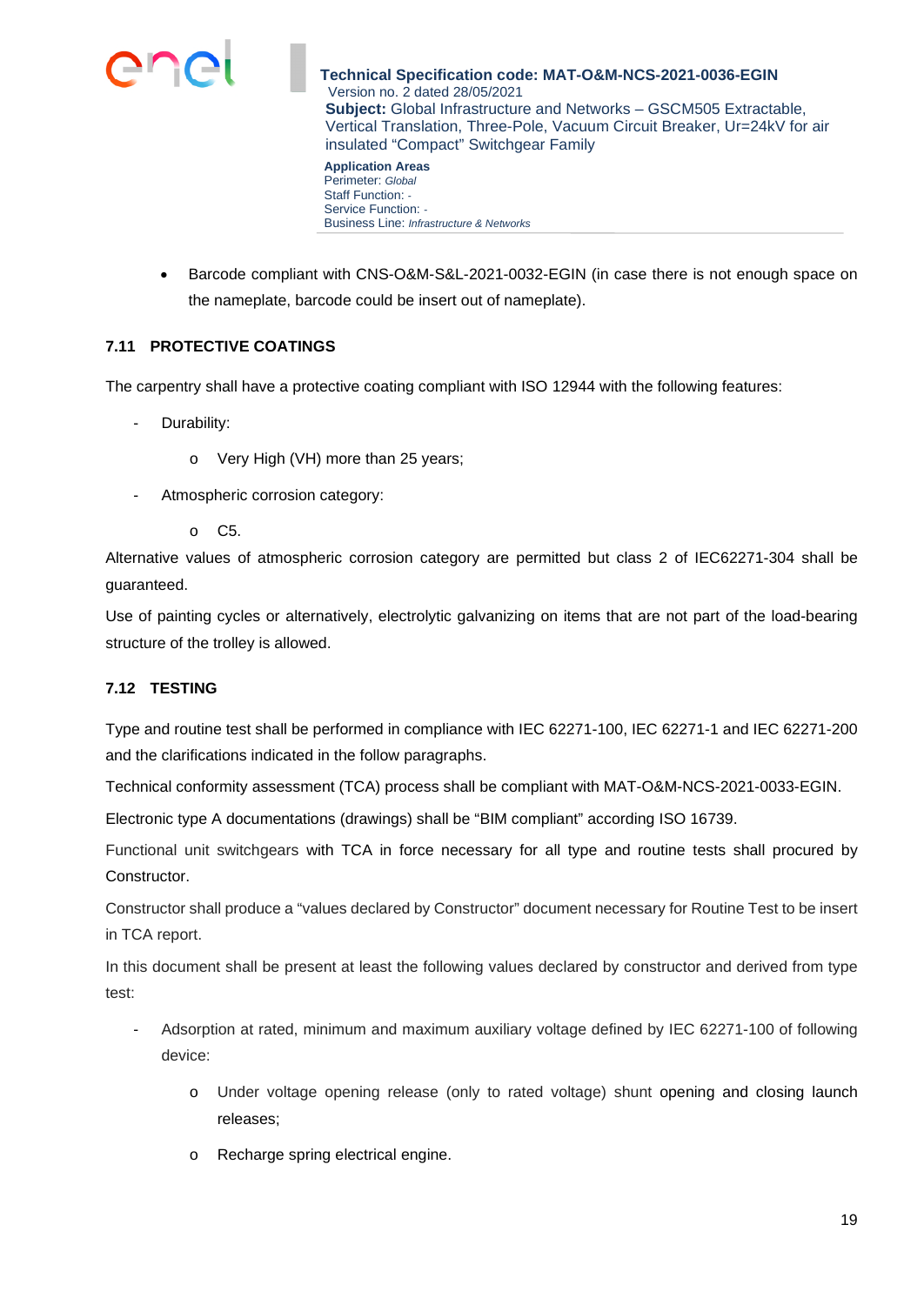

Perimeter: *Global* Staff Function: *-*  Service Function: *-*  Business Line: *Infrastructure & Networks*

- Timing operation at rated, minimum and maximum auxiliary voltage defined by IEC 62271-100 of following device:
	- o Under voltage opening release (only to rated voltage) shunt opening and closing launch releases;
	- o Recharge spring electrical engine.
- Resistance of main circuit (see par. 7.12.2.4).

Previous values shall be identified during type tests by constructor.

## **7.12.1 List of tests**

#### **7.12.1.1 List of type tests**

| <b>Type test</b>                                              | <b>Reference</b>                       |  |  |
|---------------------------------------------------------------|----------------------------------------|--|--|
| Constructive<br>functionality<br>features<br>and<br>interlock | Par. 7.12.2.1                          |  |  |
| verifications                                                 |                                        |  |  |
| Mechanical operation test                                     | Par. 7.12.2.2;                         |  |  |
|                                                               | Par. 6.102 of IEC 62271-200 ed.2:      |  |  |
| Dielectric tests:                                             | Par. 7.12.2.3;                         |  |  |
| Power-frequency voltage tests for main circuit;               | Par. 6.2 of IEC 62271-100 ed.2 and IEC |  |  |
|                                                               | 62271-200 ed.2;                        |  |  |
| Lightning impulse voltage test;                               |                                        |  |  |
| Partial discharge;                                            |                                        |  |  |
|                                                               |                                        |  |  |
| Power-frequency voltage tests for auxiliary                   |                                        |  |  |
| circuit.                                                      |                                        |  |  |
| Measurement of the resistance of the main circuit             | Par.7.12.2.4                           |  |  |
|                                                               | Par. 6.4 of IEC 62271-100 ed.2 and IEC |  |  |
|                                                               | 62271-200 ed.2;                        |  |  |
| Temperature-rise test                                         | Par. 7.12.2.5                          |  |  |
|                                                               | Par. 6.5 of IEC 62271-100 ed.2 and IEC |  |  |
|                                                               | 62271-200 ed.2;                        |  |  |
| Short-time withstand current and peak withstand current       | Par. 7.12.2.6                          |  |  |
| tests                                                         | Par. 6.6 of IEC 62271-100 ed.2 and IEC |  |  |
|                                                               | 62271-200 ed.2;                        |  |  |
| Additional tests on auxiliary and control circuits and check  | Par. 7.12.2.7                          |  |  |
| of electric scheme                                            | Par. 6.10 of IEC 62271-100 ed.2;       |  |  |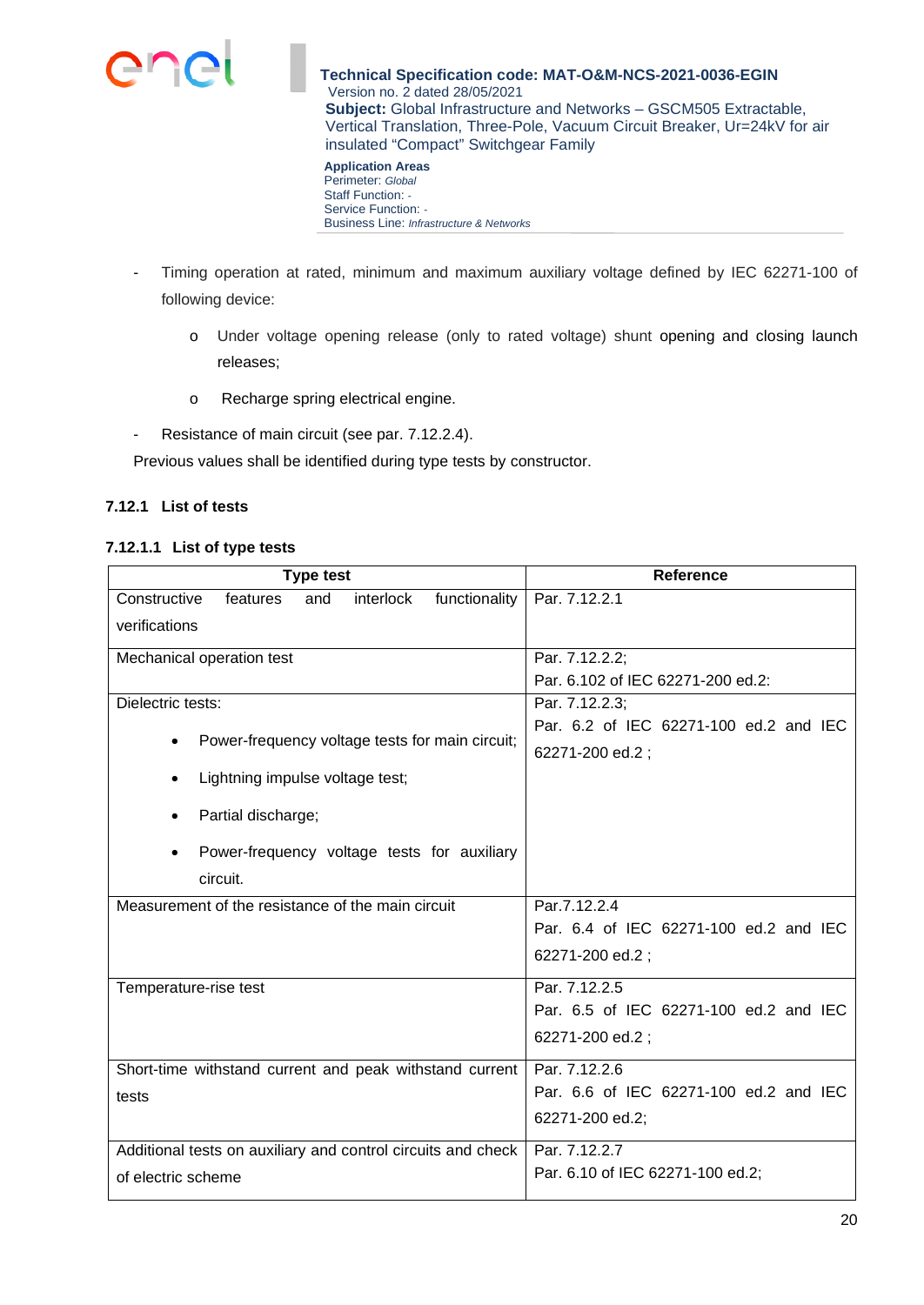

#### **Application Areas**  Perimeter: *Global* Staff Function: *-*  Service Function: *-*  Business Line: *Infrastructure & Networks*

| Environmental tests and mechanical endurance test (M2 | Par. 7.12.2.8                              |  |  |  |
|-------------------------------------------------------|--------------------------------------------|--|--|--|
| class)                                                | Par. 6.101 of IEC 62271-100 ed.2 and IEC   |  |  |  |
|                                                       | 62271-200 ed.2;                            |  |  |  |
| <b>Tightness test</b>                                 | Par. 7.12.2.9                              |  |  |  |
|                                                       | Par. 6.8 of IEC 62271-100 ed.2;            |  |  |  |
| Short-circuit current making and breaking tests       | Par. 7.12.2.10                             |  |  |  |
|                                                       | Par. from 6.102 to 6.106 of IEC 62271-100  |  |  |  |
|                                                       | ed.2 and par. 6.101 of IEC 62271-200 ed.2; |  |  |  |
| Critical current test (if defined);                   | Par. 7.12.2.10                             |  |  |  |
|                                                       | Par. 6.107 of IEC 62271-100 ed.2           |  |  |  |
| Single-phase test                                     | Par.7.12.2.10                              |  |  |  |
| Double-earth fault test;                              | Par. 6.108 of IEC 62271-100 ed.2           |  |  |  |
|                                                       |                                            |  |  |  |
| Capacitive current switching tests (C2 class):        | Par. 7.12.2.10                             |  |  |  |
| Line-charging current breaking tests<br>$\bullet$     | Par. 6.111 of IEC 62271-100 ed.2           |  |  |  |
| Cable-charging current breaking tests<br>$\bullet$    |                                            |  |  |  |
| Single capacitor bank switching tests<br>٠            |                                            |  |  |  |
| back-to-back capacitor bank switching tests           |                                            |  |  |  |
| Electrical endurance test (E2 class)                  | Par. 7.12.2.11                             |  |  |  |
|                                                       | Par. 6.112 of IEC 62271-100 ed.2           |  |  |  |
| X-radiation test                                      | Par. 6.11 of IEC 62271-1 ed.1              |  |  |  |
| <b>EMC</b> test                                       | Par. 7.12.2.12                             |  |  |  |
|                                                       | Par. 6.9 of IEC 62271-100 ed.2 and IEC     |  |  |  |
|                                                       | 62271-200 ed.2;                            |  |  |  |
| Degree of protection verifications                    | Par. 6.7 of IEC 62271-100                  |  |  |  |
| Protective coating verifications                      | <b>ISO 12944</b>                           |  |  |  |
| Ageing and humidity test                              | Par. 7.12.2.13                             |  |  |  |
|                                                       | IEC 62271-304                              |  |  |  |
| Flammability tests                                    | Par. 7.12.2.14                             |  |  |  |
|                                                       | IEC 60965-11-10                            |  |  |  |
| Seismic test                                          | Par. 7.12.2.15                             |  |  |  |
|                                                       | IEC TS 62271-210                           |  |  |  |
| IAC test                                              | Par. 7.12.2.16                             |  |  |  |
|                                                       | Par. 6.106 of IEC 62271-200                |  |  |  |
|                                                       |                                            |  |  |  |

## **Table 3 - Type Test**

Last edition of previous standards shall be utilized, paragraphs indicated are referred to current edition.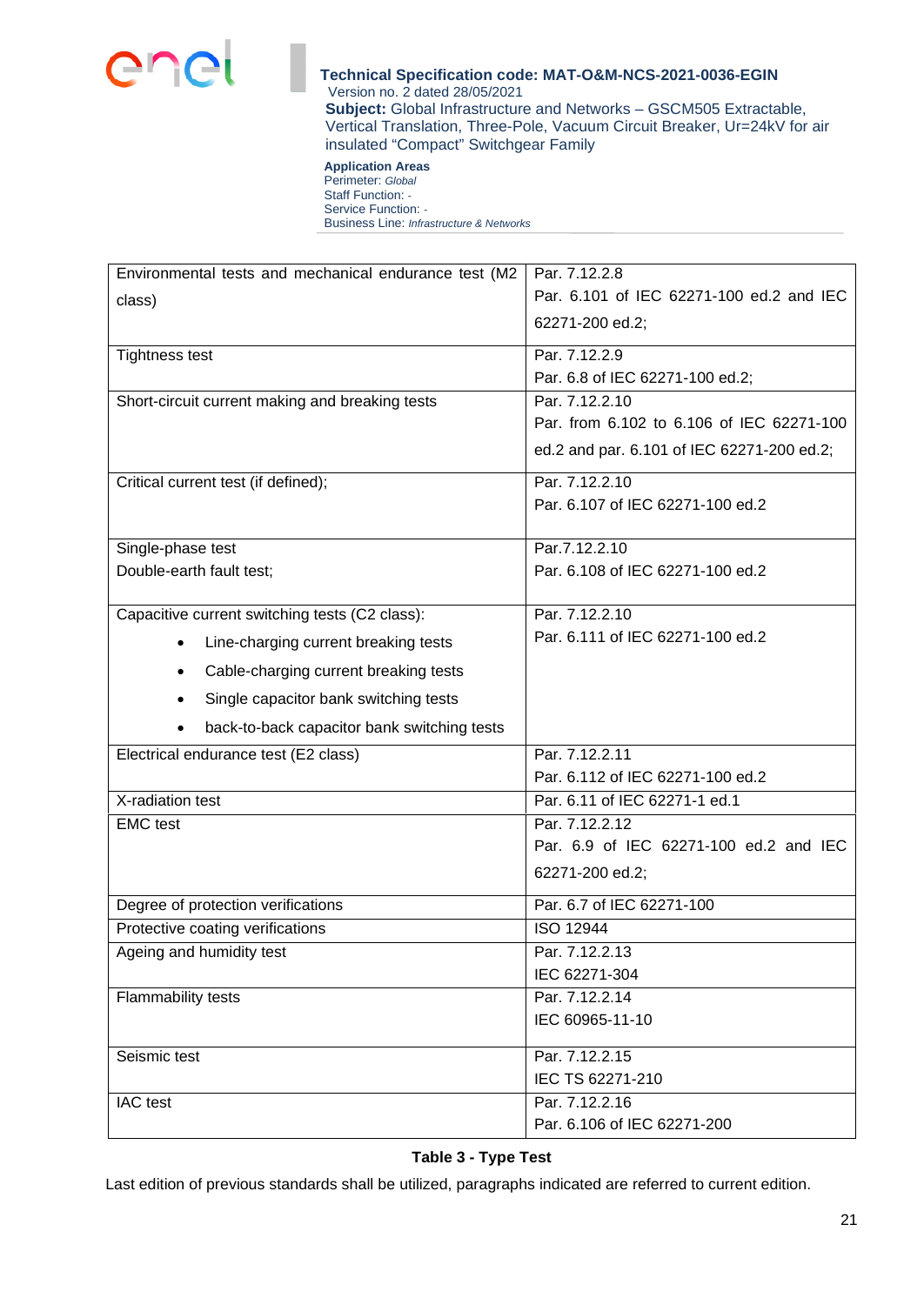

**Application Areas**  Perimeter: *Global* Staff Function: *-*  Service Function: *-*  Business Line: *Infrastructure & Networks*

### **7.12.1.2 List of routine tests**

| <b>Routine test</b>                                             | <b>Reference</b>                                      |  |  |  |  |
|-----------------------------------------------------------------|-------------------------------------------------------|--|--|--|--|
| Type correspondence verifications                               | Par. 7.12.3.1                                         |  |  |  |  |
| Protective coating verifications                                | <b>ISO 12944</b>                                      |  |  |  |  |
| Electric scheme verifications                                   | Par. 7.12.3.2                                         |  |  |  |  |
| Dielectric test on the main circuit                             | Par. 7.1 of IEC 62271-100 ed.2 and IEC 62271-200 ed.2 |  |  |  |  |
| Dielectric tests on auxiliary and control circuits              | Par. 7.2 of IEC 62271-100 ed.2                        |  |  |  |  |
| Measurement of the resistance of the main                       | Par. 7.12.3.3                                         |  |  |  |  |
| circuit                                                         | Par. 7.3 of IEC 62271-100 ed.2 and IEC 62271-200 ed.2 |  |  |  |  |
|                                                                 | Par. 7.12.3.4                                         |  |  |  |  |
| Mechanical<br>operation tests and<br>interlock<br>functionality | Par. 7.101 of IEC 62271-100 ed.2                      |  |  |  |  |
|                                                                 | Par. 7.102 of IEC 62271-200 ed.2                      |  |  |  |  |
| Partial discharge verification                                  | Par. 7.12.3.5                                         |  |  |  |  |

## **Table 4 - Routine test**

Last edition of previous standards shall be utilized, paragraphs indicated are referred to current edition.

### **7.12.2 Type tests**

Type tests shall be performed on VCB fully equipped as for ordinary use.

### **7.12.2.1 Constructive features verifications and interlock functionality verifications**

For this verification a mechanical simulation of functional unit switchgear is necessary.

Mechanical simulation of functional unit switchgear and VCB (mock-up template) shall be manufactured by constructor in compliance with *enel* drawings and specifications; verification of the template accuracy is in charge of constructor.

Annual check of mock-up template with portable 3D automatic meter shall be performed by constructor.

Portable 3D automatic meter shall have at least 1 mm of precisions.

The right interlock functionality, listed in this document and its annexes, shall be also checked with the mockup template, procedure described in GSCM1676 shall be followed.

Furthermore, nameplates shall be verified in compliance with paragraph 7.10.

### **7.12.2.2 Mechanical operation tests**

Test shall be performed on VCB installed inside functional unit switchgear, in compliance with the paragraph 6.102 of IEC 62271-200 ed.2.

Correct insertion, vertical translation, correct LV connector position of VCB trolley inside functional unit switchgear shall be checked.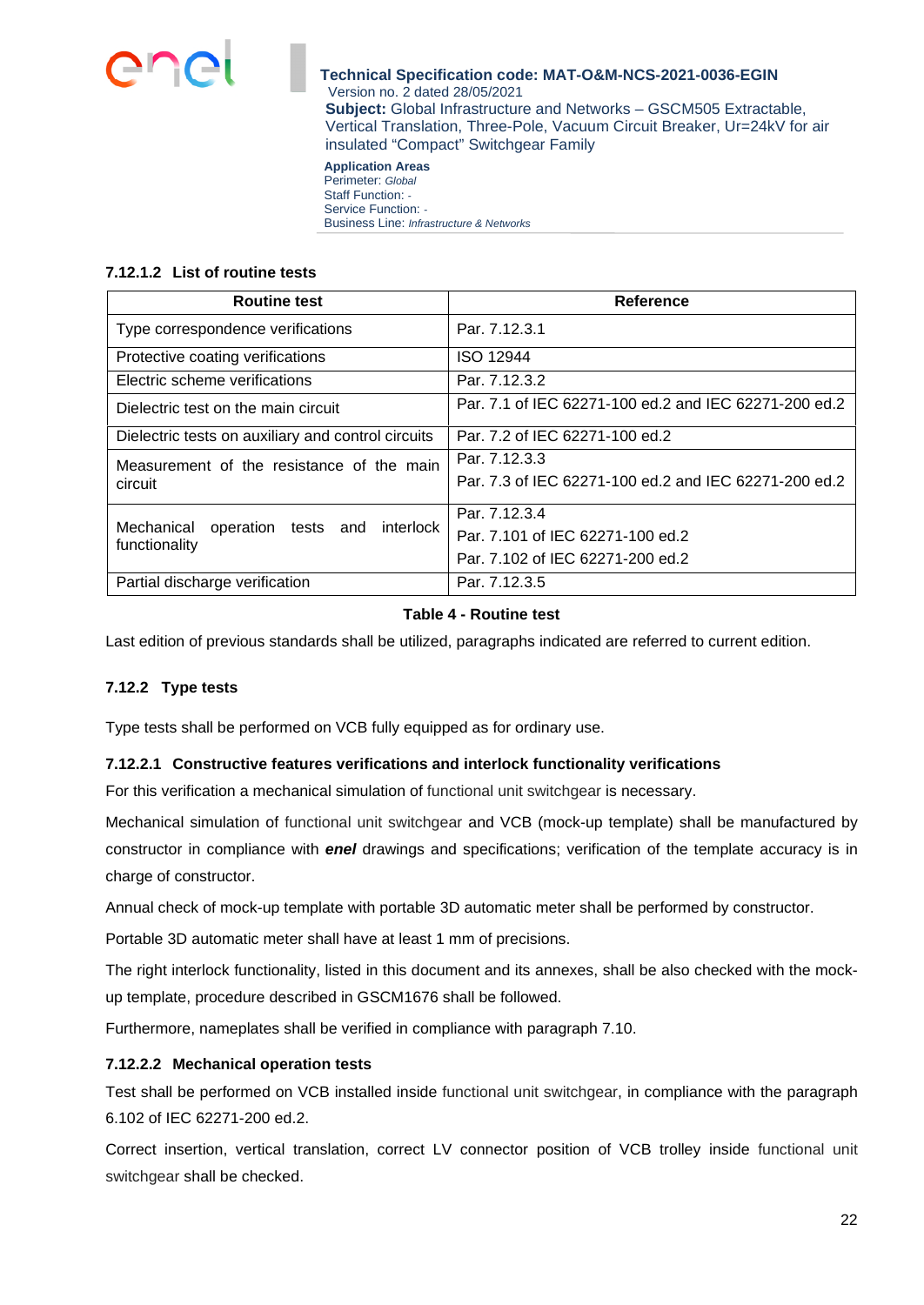

**Application Areas**  Perimeter: *Global* Staff Function: *-*  Service Function: *-*  Business Line: *Infrastructure & Networks*

### **7.12.2.3 Dielectric tests**

Tests shall be performed on VCB installed inside functional unit switchgear completed of MV cables and terminations, in compliance with paragraph 6.2 of IEC 62271-100 ed.2 and IEC 62271-200 ed.2.

Check of Partial Discharges (PDS) shall be performed with the following indication:

- Test shall be performed both with VCB inside functional unit and with VCB stand alone;
- inception and extinction voltage level of PDs shall be recorded;
- Measuring circuit shall be capable of detecting an intensity of discharge of at least  $2 pC$ ;
- PDS values shall not exceed the reference values described in the *enel* property test reports attached in certification documents.

### **7.12.2.4 Measurement of the resistance of the main circuit**

Test shall be performed on VCB installed inside functional unit switchgear, in compliance with paragraph 6.4 of IEC 62271-100 ed.2 and IEC 62271-200 ed.2.

With reference to figure 1, for each phase the R1 measurements between busbar and cable connection terminal (points A-B) shall be performed:

Average value, for each phase, of measurement carried out during type test, shall be adopted as referring value for the routine tests.



**Figure 1 - Points of measurement of resistance of main circuit**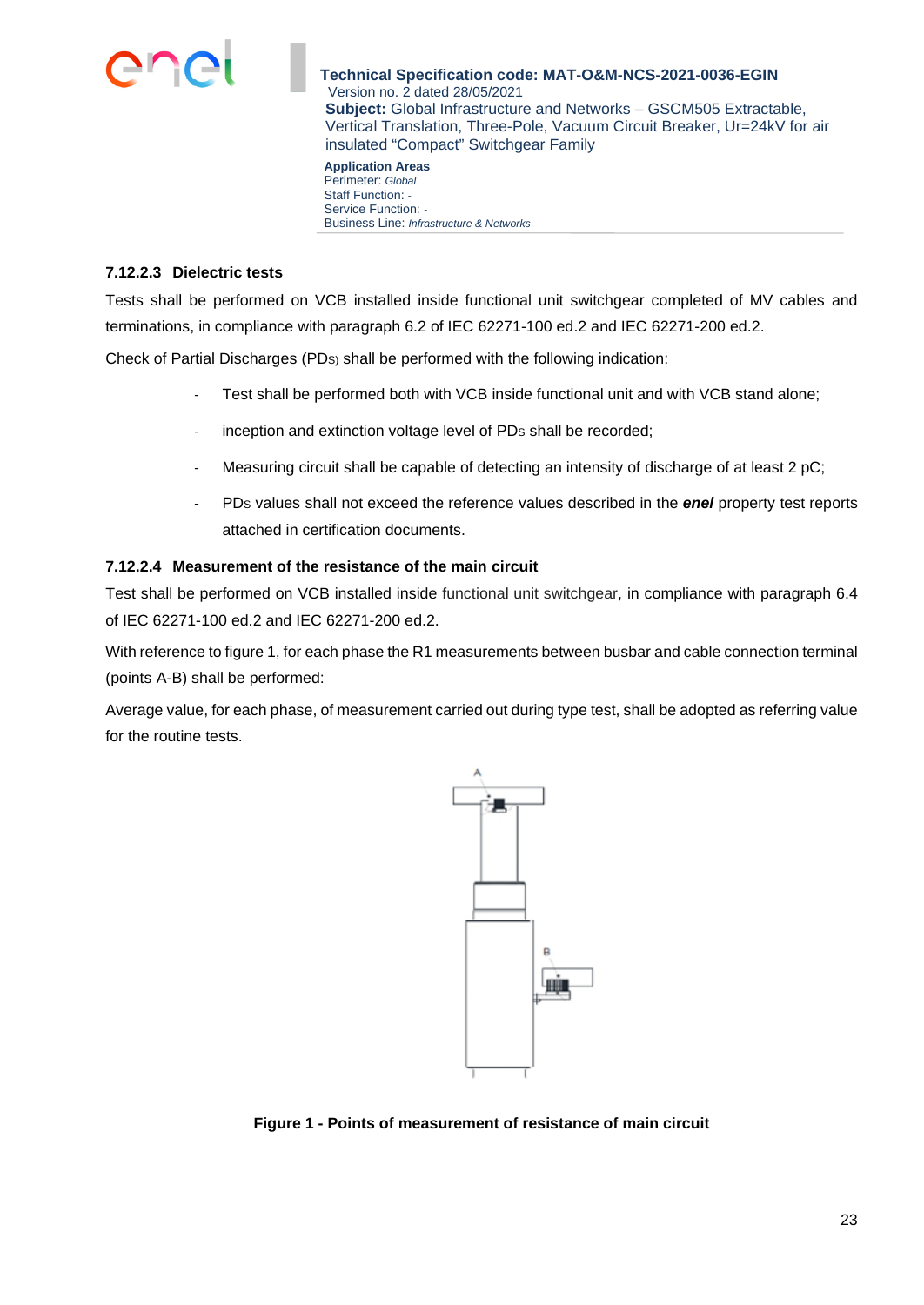

**Application Areas**  Perimeter: *Global* Staff Function: *-*  Service Function: *-*  Business Line: *Infrastructure & Networks*

## **7.12.2.5 Temperature-rise test**

Tests shall be performed in compliance with paragraph 6.5 of IEC 62271-100 ed.2 and IEC 62271-200 ed.2, and installed inside their functional unit switchgear.

After temperature-rise test, measurement of resistance of main circuit at ambient temperature shall be performed.

Measured values shall not exceed 1.2 time the values measured during the test a) and d) of par. 7.12.2.4.

## **7.12.2.6 Short-time withstand current and peak withstand current tests**

Test shall be performed on VCB installed inside functional unit switchgear, in compliance with paragraph 6.6 of IEC 62271-100 ed.2 and IEC 62271-200 ed.2.

## **7.12.2.7 Tests on auxiliary, control circuits and signaling and check of electric scheme**

Conformity of electrical schemes on VCB with respects to approved drawings shall be checked.

Correct functionality of all commands, of all blocks and for all signals and their conformity with prescriptions listed in this document and its annexes shall be checked.

The test on auxiliary and control circuits and signaling shall be performed in compliance with paragraph 6.10 of IEC 62271-100 ed.2.

For the opening releases (launch and under-voltage) and for closing releases, all absorption curves shall be recorded (made available in COMTRADE format), and maximum values of absorption (without rush value) and operation times shall be listed, at the followings conditions:

- rated voltage;
- 110% of rated voltage;
- 70% of rated voltage for opening releases;
- 85% of rated voltage for closing releases.

Features of under-voltage release shall be checked in accordance with IEC 62271-1 ed.1 par. 5.8.4 and in the conditions following indicated:

- ambient temperature;
- with VCB at -5 °C for at least 4 hours with release devices powered.

Absorption curves of electrical engine shall be recorded and maximum values of absorption (without rush value) and recharge time of springs shall be recorded, at the followings conditions:

- rated voltage;
- 110% of rated voltage;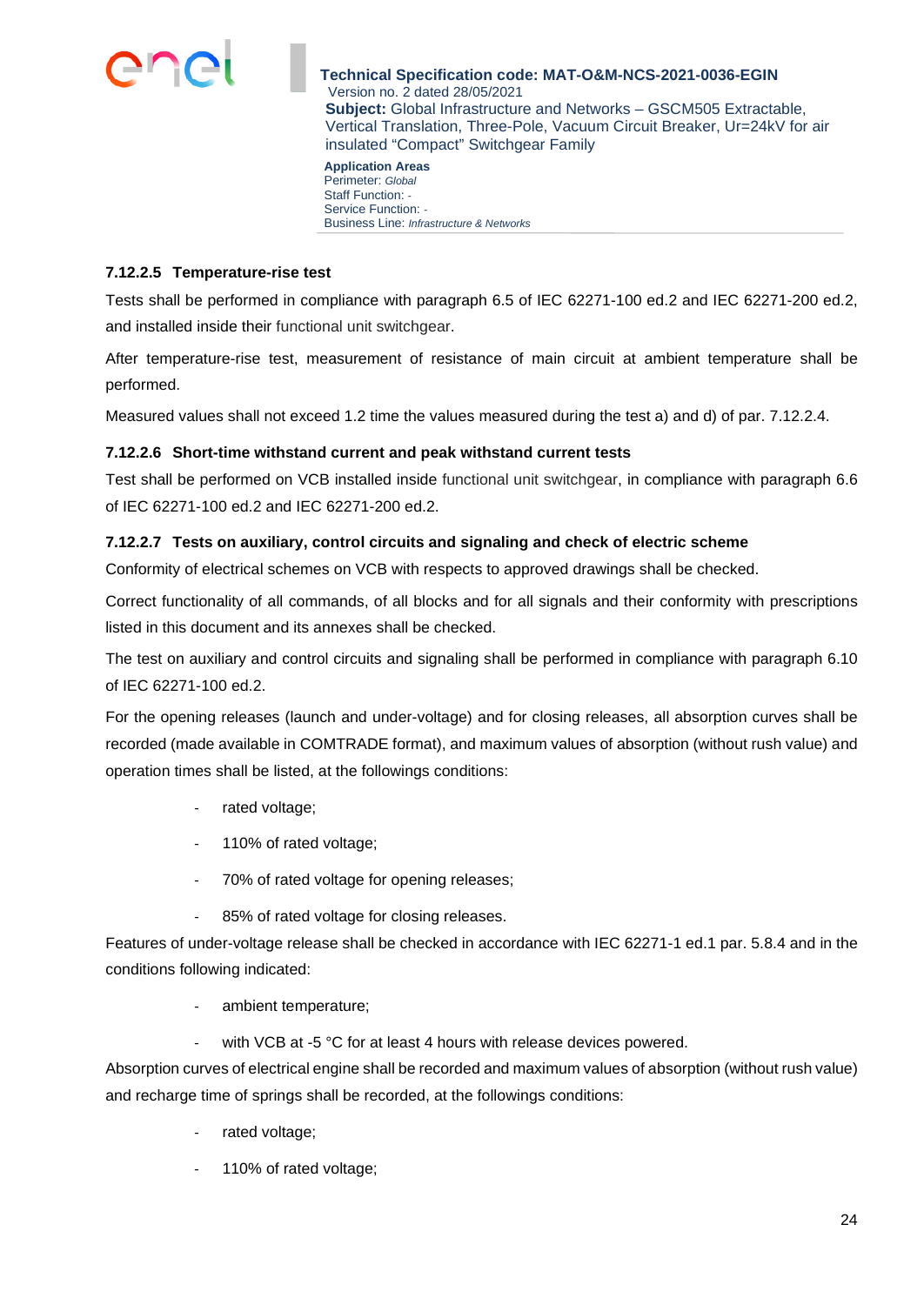

**Application Areas**  Perimeter: *Global* Staff Function: *-*  Service Function: *-*  Business Line: *Infrastructure & Networks*

85% of rated voltage.

maximum values of DC engine absorption (without rush value) shall not exceed 3A.

## **7.12.2.8 Mechanical and environmental tests (M2 class)**

Tests shall be performed in compliance with paragraph 6.101 of IEC 62271-100 ed.2., on the same VCB specimen installed inside functional unit switchgear, at ambient temperature and high temperature ( $T_{H}=+40^{\circ}C$ ), with following clarifications:

- Ambient temperature test:
	- Circuit-breakers for auto-reclosing;
	- All parameters registered (reference parag.6.101.2.5 letter b IEC 62271-100) in the same power supply conditions, after each cycle of 2000 maneuvers, shall remain inside the tolerance indicated by constructor. For opening and closing time, maximum and minimum value measured in the same power supply conditions before and after each cycle of 2000 maneuvers, shall not differ by more than 20% (with reference to minimum value).

### **7.12.2.9 Tightness tests**

Tightness test shall be performed in compliance with paragraph 6.8 of IEC 62271-100 ed.2, on all the exemplars of circuit breaker that have performed the mechanical and environmental tests of the par. 7.12.2.8.

### **7.12.2.10 Short-circuit current making and breaking tests**

Test shall be performed on VCB installed inside functional unit switchgear, in compliance with paragraph 6.101 of IEC62271-200 ed.2, paragraphs from 6.102 to 6.108 and 6.111 of IEC 62271-100 ed.2.

### **7.12.2.11 Electrical endurance tests (E2 class)**

Test shall be performed on VCB installed inside functional unit switchgear, in compliance with paragraph 6.112 of IEC 62271-100 ed.2, VCB subjected to test shall be able to sustain one of the cycles of the lists 1, 2 and 3 of Table 33 par.6.112.2. of IEC 62271-100 ed.2.

Constructor will choose the list of execution in type test phase.

As described in par.6.112.2. of IEC 62271-100 after testing, in order to check the state of VCB, the dielectric tests considering 100% of rated values shall be performed.

### **7.12.2.12 EMC test**

Test shall be performed on VCB installed inside functional unit switchgear, in compliance with par. 6.9 IEC 62271-100 ed.2 and IEC 62271-200 ed.2.

IPC-A-610G level of main boards for electronic parts of VCB shall be declared by constructor and evaluated by *enel.*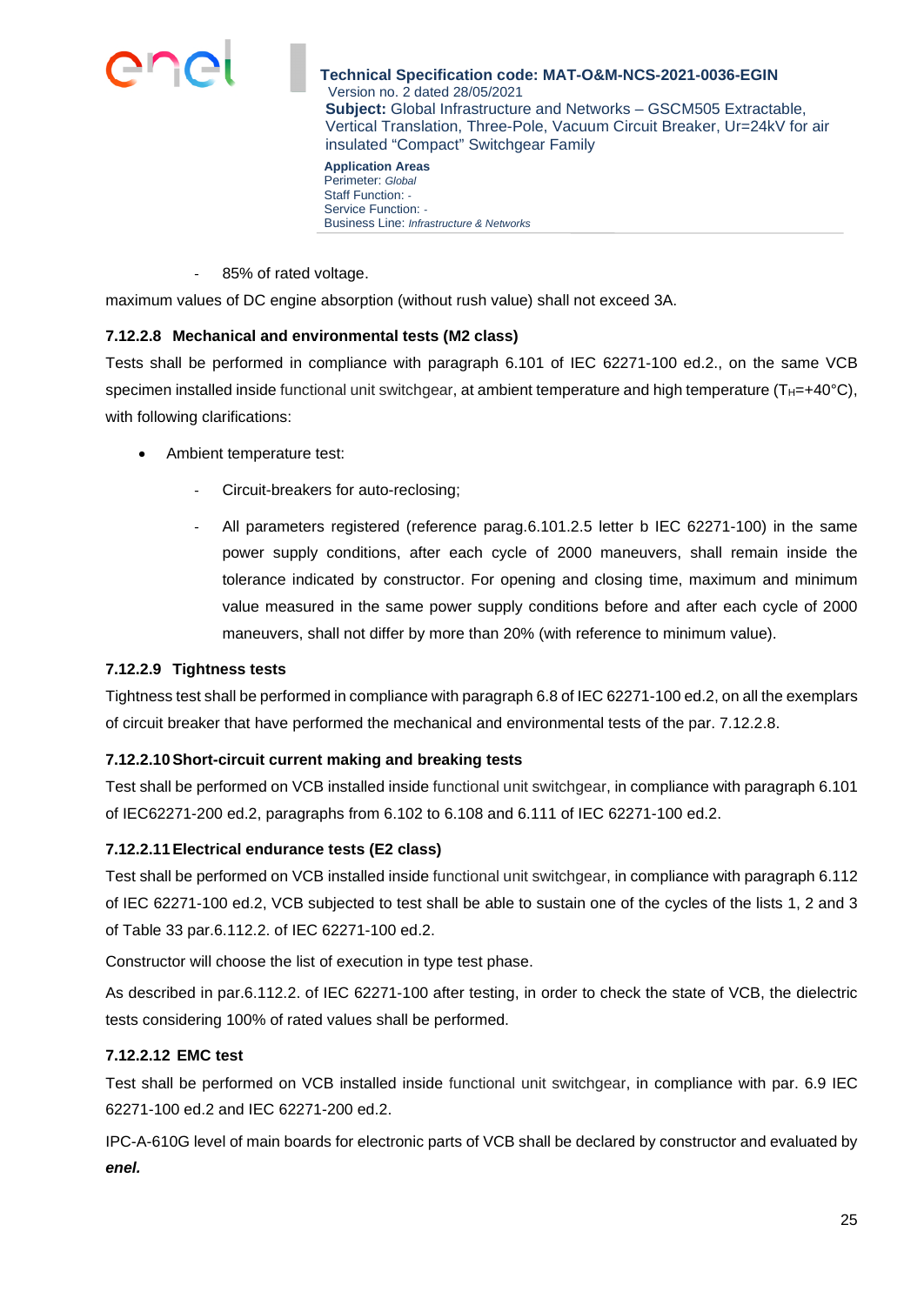

**Application Areas**  Perimeter: *Global* Staff Function: *-*  Service Function: *-*  Business Line: *Infrastructure & Networks*

## **7.12.2.13 Ageing and humidity test**

Test shall be performed on VCB, installed inside functional unit switchgear, in compliance with IEC 62271-304 with design class 2.

## **7.12.2.14 Flammability tests**

Test shall be performed on an exemplar for each insulation elements in organic material present on VCB. Test shall be performed in compliance with prescriptions of IEC 60965-11-10 considering the materials as V-0 type.

## **7.12.2.15 Seismic test**

Test shall be performed on VCB installed inside their functional unit switchgear, compliance with IEC TS 62271- 210.

## **7.12.2.16 IAC test**

Test shall be performed on VCB installed inside their functional unit switchgear, in compliance with par.6.106 IEC 62271-200 ed.2.

## **7.12.3 Routine tests**

The routine tests are indicated in the table 4, these tests shall be carried out by the constructor on all the specimen prepared for the commissioning.

For each piece belonging to the prepared batch, the supplier shall prepare a test report with the results of the tests performed.

For routine tests reference values and acceptability ranges defined in the TCA Report, type A documents shall be considered.

Routine tests shall be performed on VCB fully equipped as for ordinary use.

### **7.12.3.1 Type correspondence verifications**

Following verifications shall be performed:

- a) Visual examination in order to check the absence of external imperfections and constructive defects;
- b) Dimensional and constructive verification, with mock-up template of functional unit switchgear conformity to *enel* drawings and specifications, according procedure described in the GSCM1676 shall be ensured;
- c) Constructive features check with drawings schemes and pictures of the approved type A documentations.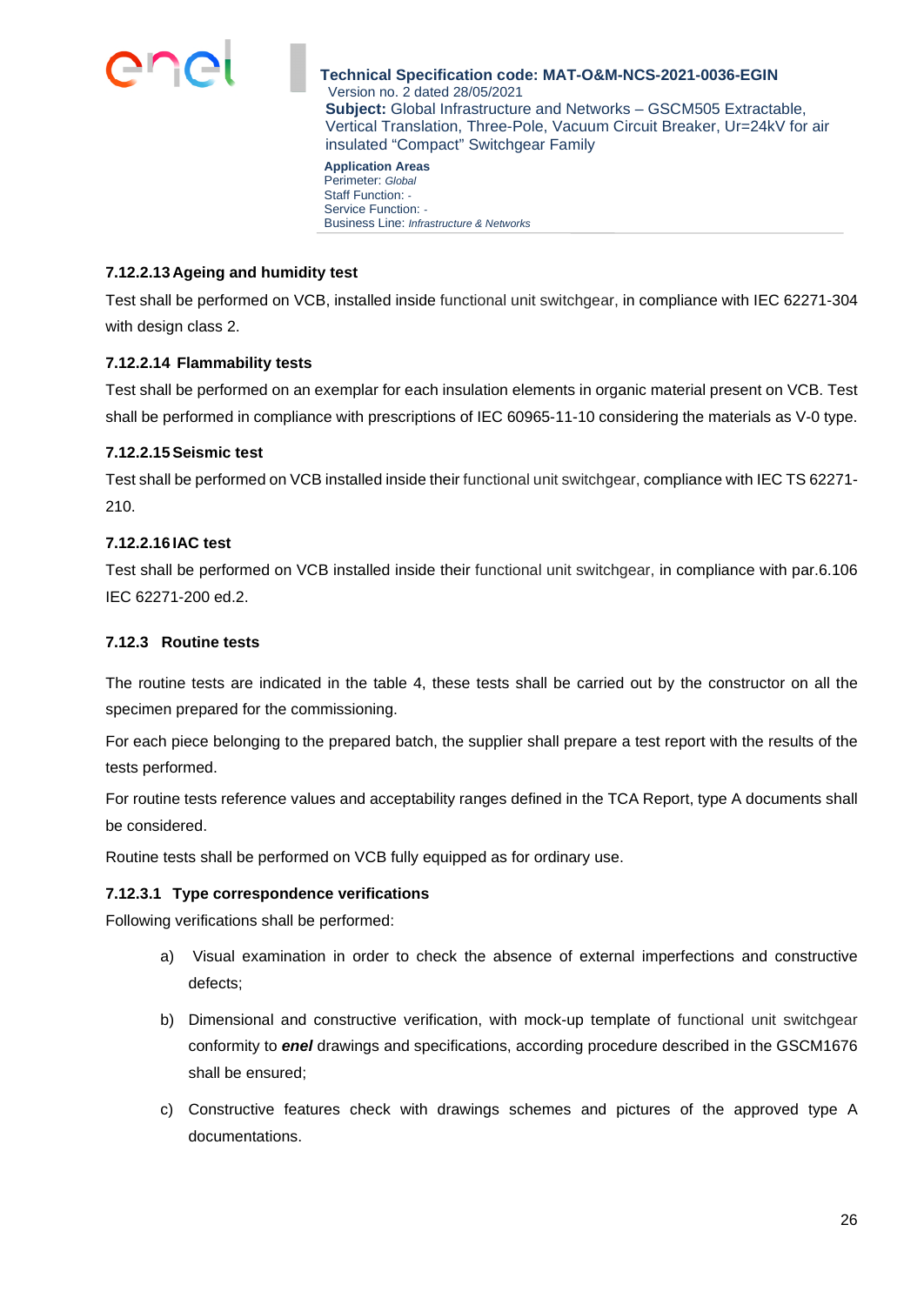

**Application Areas**  Perimeter: *Global* Staff Function: *-*  Service Function: *-*  Business Line: *Infrastructure & Networks*

## **7.12.3.2 Electric scheme verifications**

For the execution of this test the constructor shall make available (also printed in convenient size paper) the electrical schemes of circuit breakers approved during TCA phase.

Conformity of the electrical drawings and electrical schemes implemented on VCB shall be checked.

Efficiency of anomaly/ block signals present shall be checked too.

## **7.12.3.3 Measurement of the resistance of the main circuit**

Measurement shall be performed in compliance with par. 7.3 of IEC 62271-100 ed.2 and IEC 62271-200 ed.2, measures shall be executed with methods indicated in par. 7.12.2.4 , checking that measured values do not exceed 1.2 time the values of reference measuring obtained during type test.

## **7.12.3.4 Mechanical operating tests and interlock functionality**

Test compliant with paragraph 7.102 of IEC 62271-200 ed.2 shall be performed on VCB installed inside functional unit switchgear.

Test compliant with paragraph 7.101 of IEC 62271-100 ed.2 shall be performed on VCB fully equipped as for ordinary use.

For the opening releases (launch and under-voltage) and for closing releases, all absorption curves shall be recorded, and maximum values of absorption (without rush value) and operation times shall be listed, at the followings conditions:

- rated voltage;
- 110% of rated voltage;
- 70% of rated voltage for opening releases;
- 85% of rated voltage for closing releases.

Absorption curves of recharge spring electrical engine shall be recorded and maximum values of absorption shall be listed (without rush value) recharging time of springs shall be recorded at the nominal voltage.

Maximum values of DC electric engine absorption (without rush value) shall not exceed 3A.

All measured, times and maximum values of absorption shall be checked with type A document "values declared by Constructor"; at any case they shall be not over the tolerance defined as below:

- $\pm$  10 % for VCB operation time;
- ± 15 % absorption of releases and DC electric engine;
- recharge spring electrical engine operation time tolerance defined by Constructor (VCB rated operation cycle shall be taken in the account).

Under-voltage release and blocking pivot shall be checked.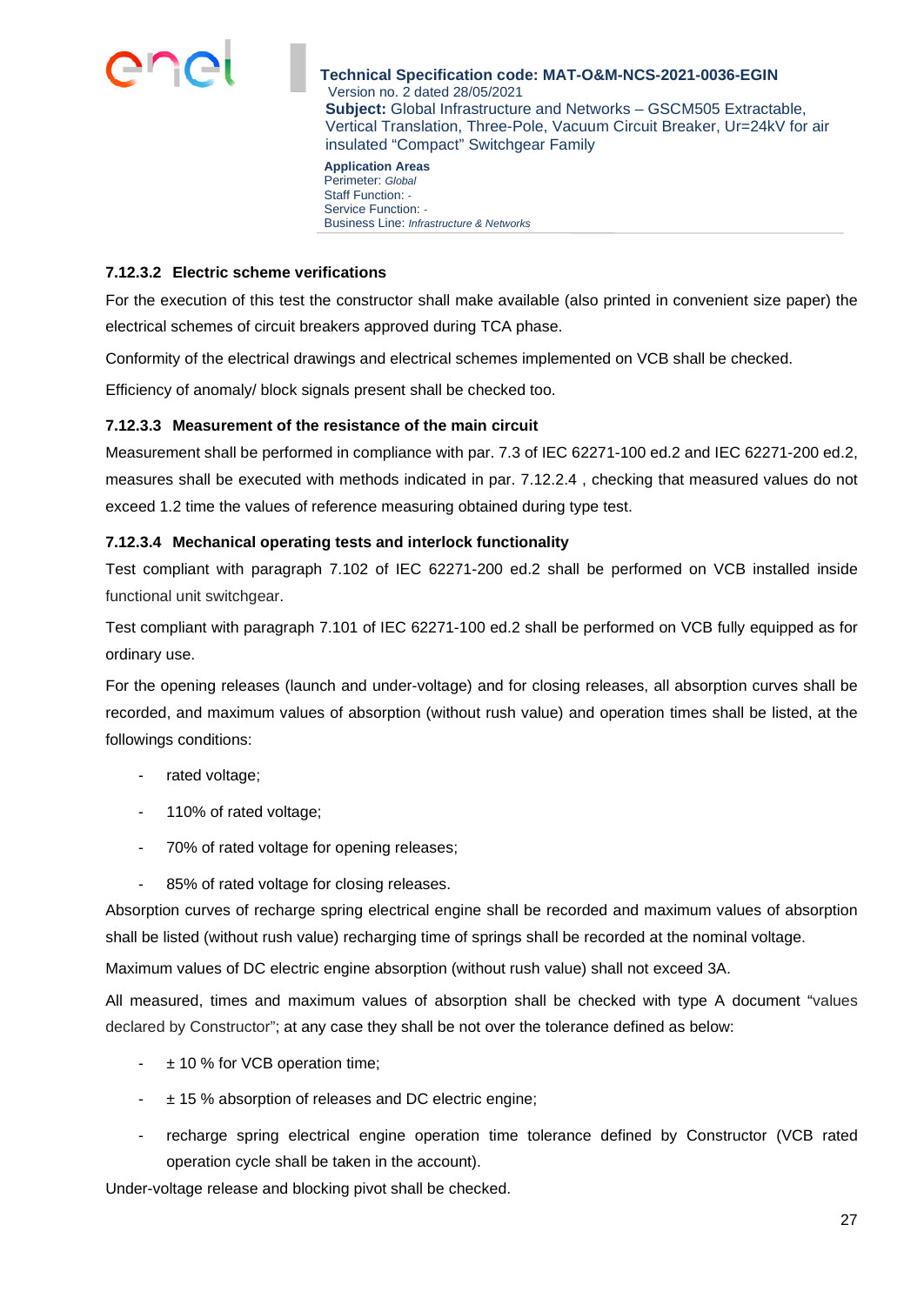

**Application Areas**  Perimeter: *Global* Staff Function: *-*  Service Function: *-*  Business Line: *Infrastructure & Networks*

For each typology of VCB shall be checked that blocking pivot action provokes:

- Circuit breaker opening;
- Inhibition of electric command.

Correct functionality of interlocks listed in this document and its annexes shall be checked.

The right interlock functionality, listed in this document and its annexes, shall be also checked with the mockup template, procedure described in GSCM1676 shall be followed.

## **7.12.3.5 PDS verification**

Constructor shall perform PDS measures on VCB in standalone condition, test report result shall be minor or equal to PDS values obtained during type test described on the par. 7.12.2.3 of this specification.

## **7.12.4 Acceptance test**

Acceptance test shall be the same of the Routine tests.

Acceptance test shall be carried out on a sample basis, on a number of samples which depends on the consistency of the supply according conditions establish in document "Contractual Requirements for Components and Materials Quality management".

## **7.13 SUPPLY REQUIREMENTS**

VCB shall be supplied in single package, in order to ensure a proper protection during the transportation and storage.

Inside the package followings elements shall be supplied:

- VCB completely equipped;
- All accessories necessary for the complete installation and commissioning of VCB;
- Functional and cabling schemes;
- Installation, operation and maintenance manuals;
- Manual device for energy restore of springs of VCB;
- Any other device eventually needed for the operation VCB.

Out of the package followings indications shall be present:

- *enel* DSO;
- Name of supplier;
- Description of product;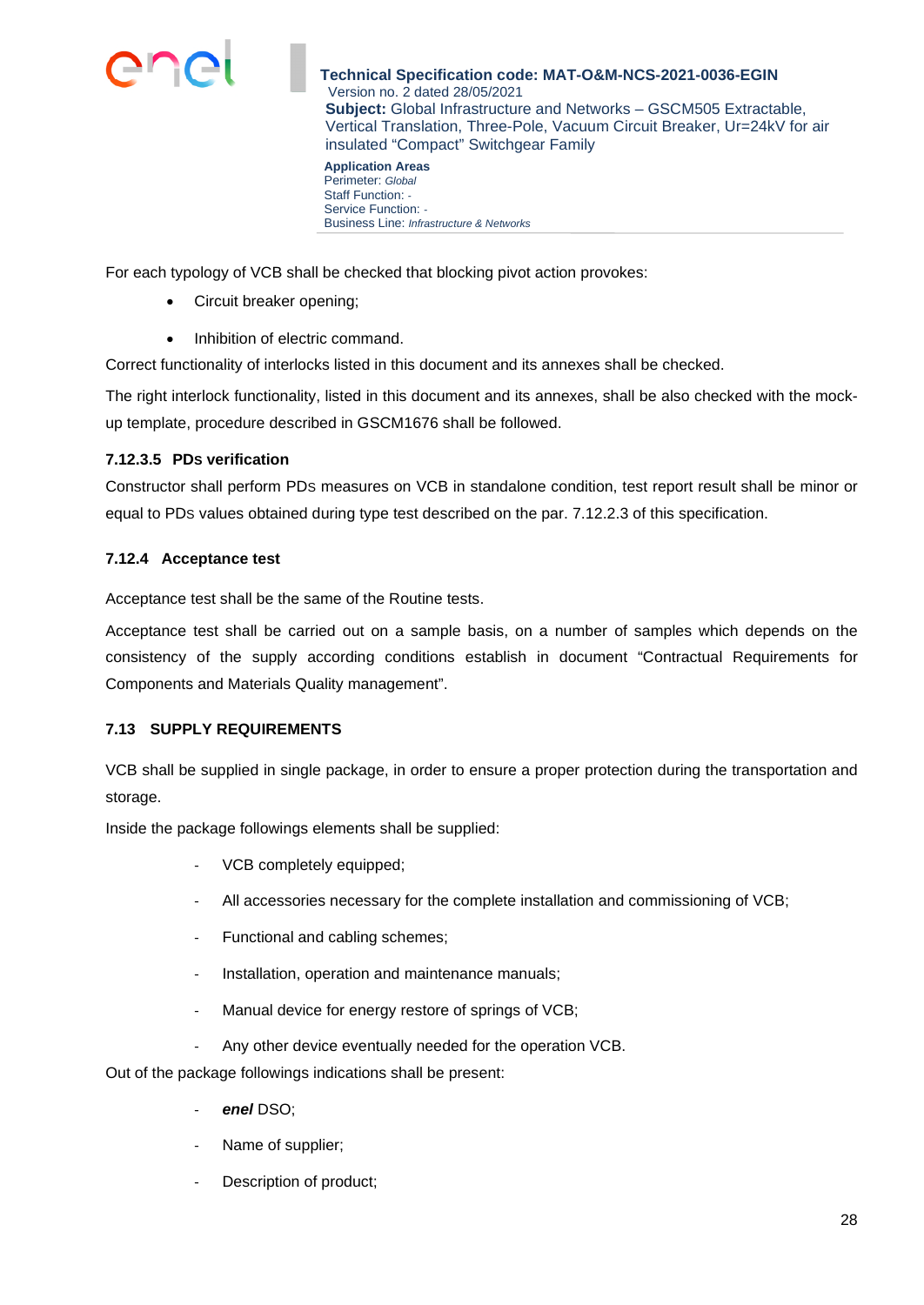

**Application Areas**  Perimeter: *Global* Staff Function: *-*  Service Function: *-*  Business Line: *Infrastructure & Networks*

- enel material and type code;
- Constructor designation and serial number;
- Gross weight.

BAR Code compliant with CNS-O&M-S&L-2021-0032-EGIN.Package shall be assembled for delivering as prescribed in *enel* standard.

### **7.13.1 Warranty**

60 months of warranty period.

#### **7.13.2 Packaging**

For transport and handling in storage ENEL Group shall use packaging compliant to "Packaging, transport and delivery requirements - rev. 2".

## **7.14 DOCUMENTATIONS TO BE PROVIDED IN TECHNICAL OFFER**

Documentations:

- Check list see annex A to fill in for each *enel* type code;
- Drawings with overall dimensions;
- Supplier declaration of compliance of offered products with present TS and main standards and laws;
- Deviations letter (if any).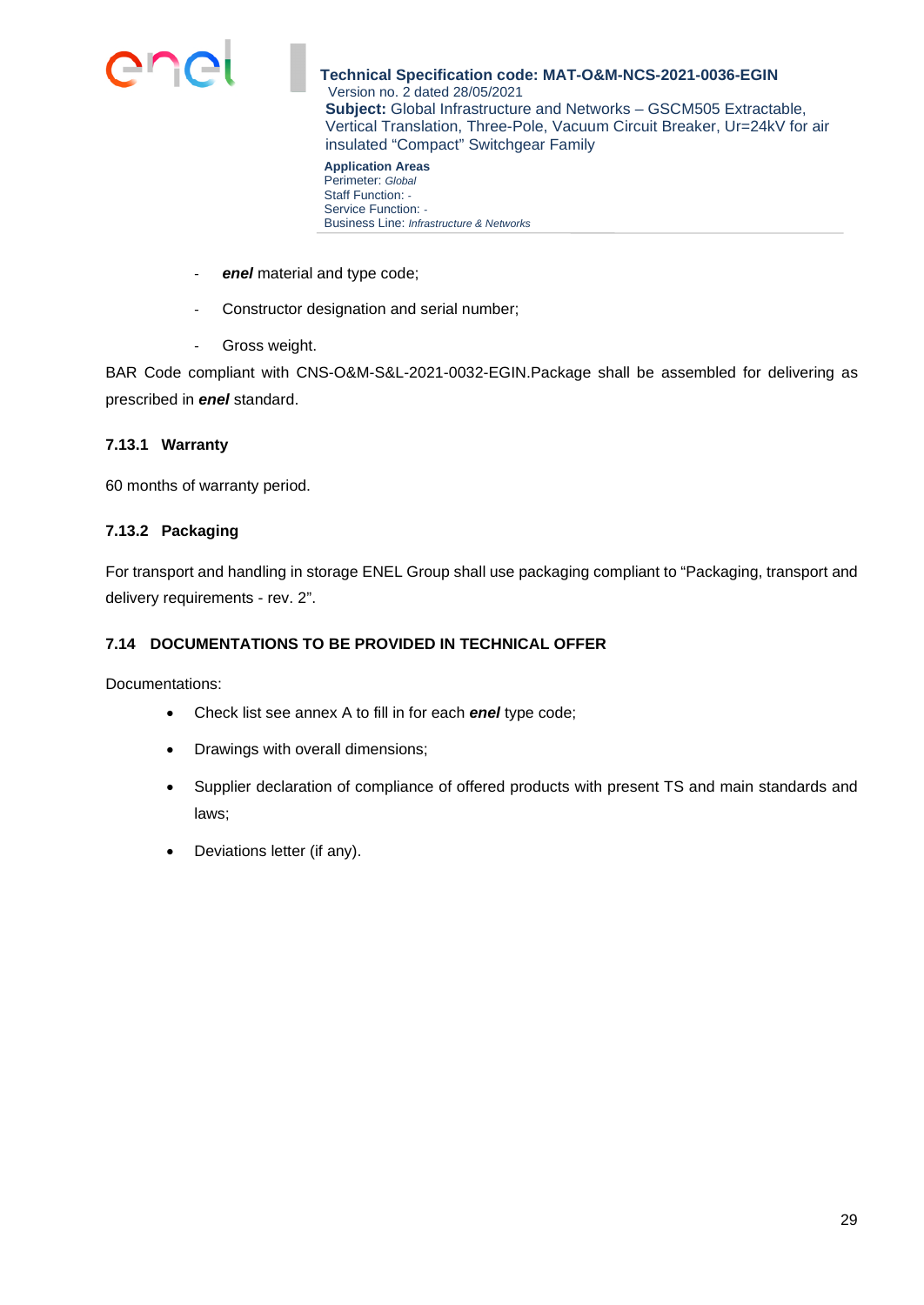

#### **Application Areas**  Perimeter: *Global* Staff Function: *-*  Service Function: *-*  Business Line: *Infrastructure & Networks*

## **8 ANNEXES**

### **8.1 ANNEX A - TECHNICAL CHECK LIST**

|                                                          | <b>Technical specification:</b>                                                                                                                                   | Offer number:       |                            |  |  |  |
|----------------------------------------------------------|-------------------------------------------------------------------------------------------------------------------------------------------------------------------|---------------------|----------------------------|--|--|--|
|                                                          | <b>Constructor:</b>                                                                                                                                               | Site of production: |                            |  |  |  |
| enel type code:<br>Constructor type code or designation: |                                                                                                                                                                   |                     |                            |  |  |  |
| enel material code:                                      |                                                                                                                                                                   |                     |                            |  |  |  |
| <b>Technical ratings</b>                                 |                                                                                                                                                                   | <b>Request</b>      | <b>Constructor offer</b>   |  |  |  |
| 1                                                        | <b>Service conditions</b>                                                                                                                                         |                     | Par. 7.2                   |  |  |  |
| $\mathbf{2}$                                             | Maximum altitude (m)                                                                                                                                              |                     | 1000                       |  |  |  |
| 3                                                        | Maximum altitude only for Colombia(m)                                                                                                                             |                     | 2700                       |  |  |  |
| 4                                                        | Minimum ambient air temperature (°C)                                                                                                                              |                     | $-5$                       |  |  |  |
| 5                                                        | Severity degree of pollution (IEC 62271-304)                                                                                                                      |                     | design class 2             |  |  |  |
| 6                                                        | Seismic level; acceptance class                                                                                                                                   |                     | 2;1                        |  |  |  |
| $\overline{7}$                                           | Rated normal current Ir (A)                                                                                                                                       |                     | Table 2                    |  |  |  |
| 8                                                        | Rated frequency fr (Hz)                                                                                                                                           |                     | 50 and 60                  |  |  |  |
| 9                                                        | Rated voltage Ur (kV)                                                                                                                                             |                     | 24                         |  |  |  |
| 10                                                       | Rated Voltage Ur (kV) to 2700 m                                                                                                                                   |                     | Constructor information    |  |  |  |
| 11                                                       | Rated power-frequency withstand voltage Ud (kV)                                                                                                                   |                     | 50                         |  |  |  |
| 12                                                       | Rated lightning impulse withstand voltage Up (kV)                                                                                                                 |                     | 125                        |  |  |  |
| 13                                                       | Rated short-circuit breaking current Isc (kA)                                                                                                                     |                     | 16                         |  |  |  |
| 14                                                       | Rated duration of short circuit tk (s)                                                                                                                            |                     | 1                          |  |  |  |
| 15                                                       | Rated short-circuit making current & Rated peak withstand current<br>Ip (kA)                                                                                      |                     | 41,6                       |  |  |  |
| 16                                                       | Rated supply voltage of closing and opening devices and of<br>auxiliary and control circuits Uop (Vdc) and rated supply voltage of<br>auxiliary circuits Ua (Vdc) |                     | 110 and 125                |  |  |  |
| 17                                                       | Rated operating sequence                                                                                                                                          |                     | $O - 0.3" - CO - 15" - CO$ |  |  |  |
| 18                                                       | Break-time (ms)                                                                                                                                                   |                     | $60 \div 100$              |  |  |  |
| 19                                                       | Rated first-pole-to-clear factor kpp                                                                                                                              |                     | 1,3 and 1,5                |  |  |  |
| 20                                                       | <b>Auxiliary devices</b>                                                                                                                                          |                     | Par 7.7                    |  |  |  |
| 21                                                       | <b>Circuit breaker class</b>                                                                                                                                      |                     | S <sub>1</sub>             |  |  |  |
| 22                                                       | <b>Electrical endurance class</b>                                                                                                                                 |                     | E <sub>2</sub>             |  |  |  |
| 23                                                       | <b>Mechanical endurance class</b>                                                                                                                                 |                     | M2                         |  |  |  |
| 24                                                       | Probability of restrike during capacitive current breaking class                                                                                                  |                     | C <sub>2</sub>             |  |  |  |
| 25                                                       | Rated line charging breaking current I <sub>I</sub> (A)                                                                                                           |                     | 10                         |  |  |  |
| 26                                                       | Rated cable-charging breaking current Ic (A)                                                                                                                      |                     | 31,5                       |  |  |  |
| 27                                                       | Rated single capacitor bank-breaking current Isb (A)<br>for 6MVAR of maximum reactive power                                                                       |                     | 400                        |  |  |  |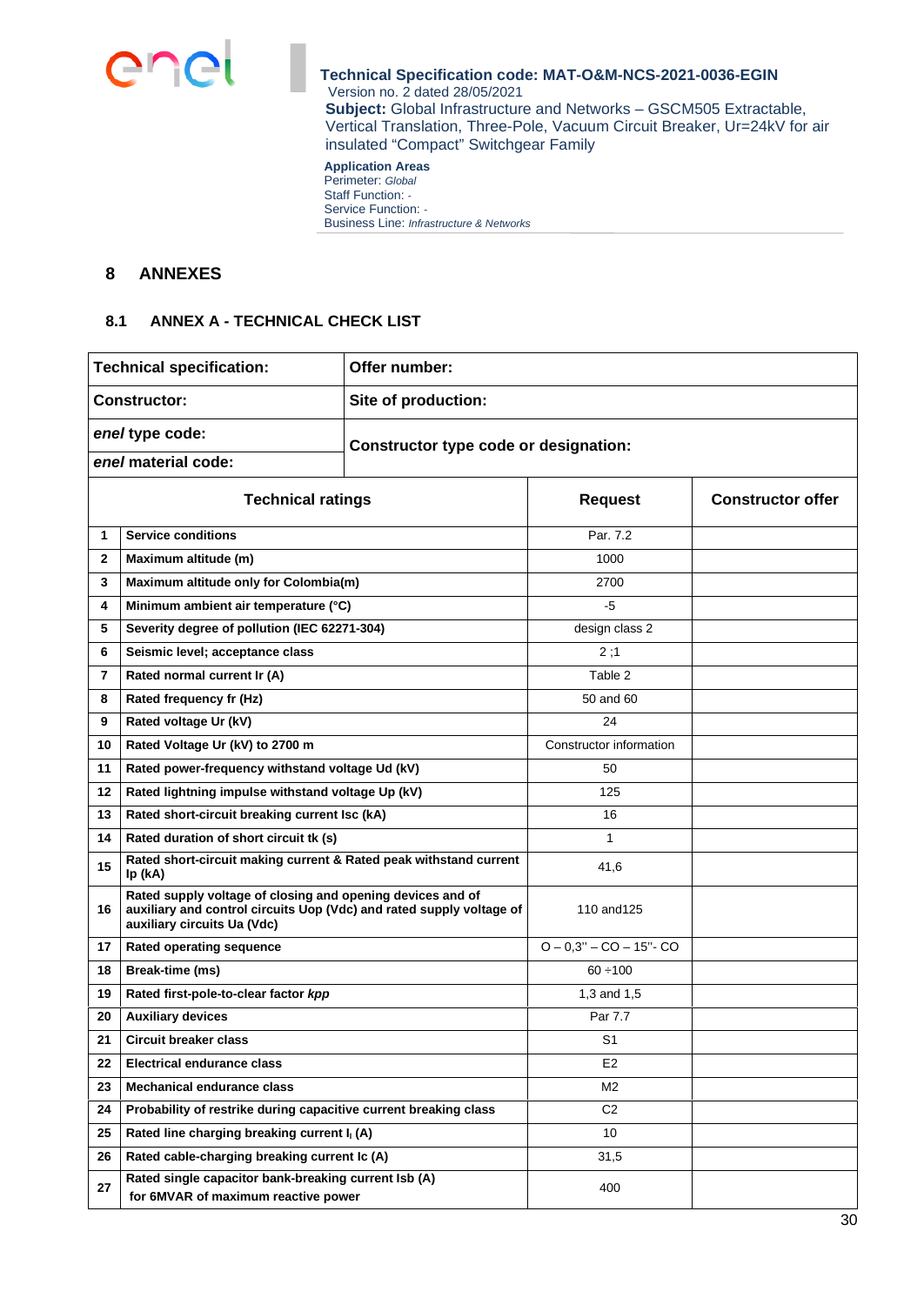

**Application Areas**  Perimeter: *Global* Staff Function: *-*  Service Function: *-*  Business Line: *Infrastructure & Networks*

| 28 | Rated back-to-back capacitor bank breaking current lbb (A)                      | Table 2 |  |
|----|---------------------------------------------------------------------------------|---------|--|
| 29 | Rated back-to-back capacitor bank inrush making current Ibi (kA)<br>fbi 4250 Hz | Table 2 |  |
| 30 | IP degree of command                                                            | 2X      |  |
| 31 | Life expectancy (years)                                                         | 30      |  |
| 32 | <b>Overall dimension</b>                                                        | Annex C |  |

**Table 5 - Check list**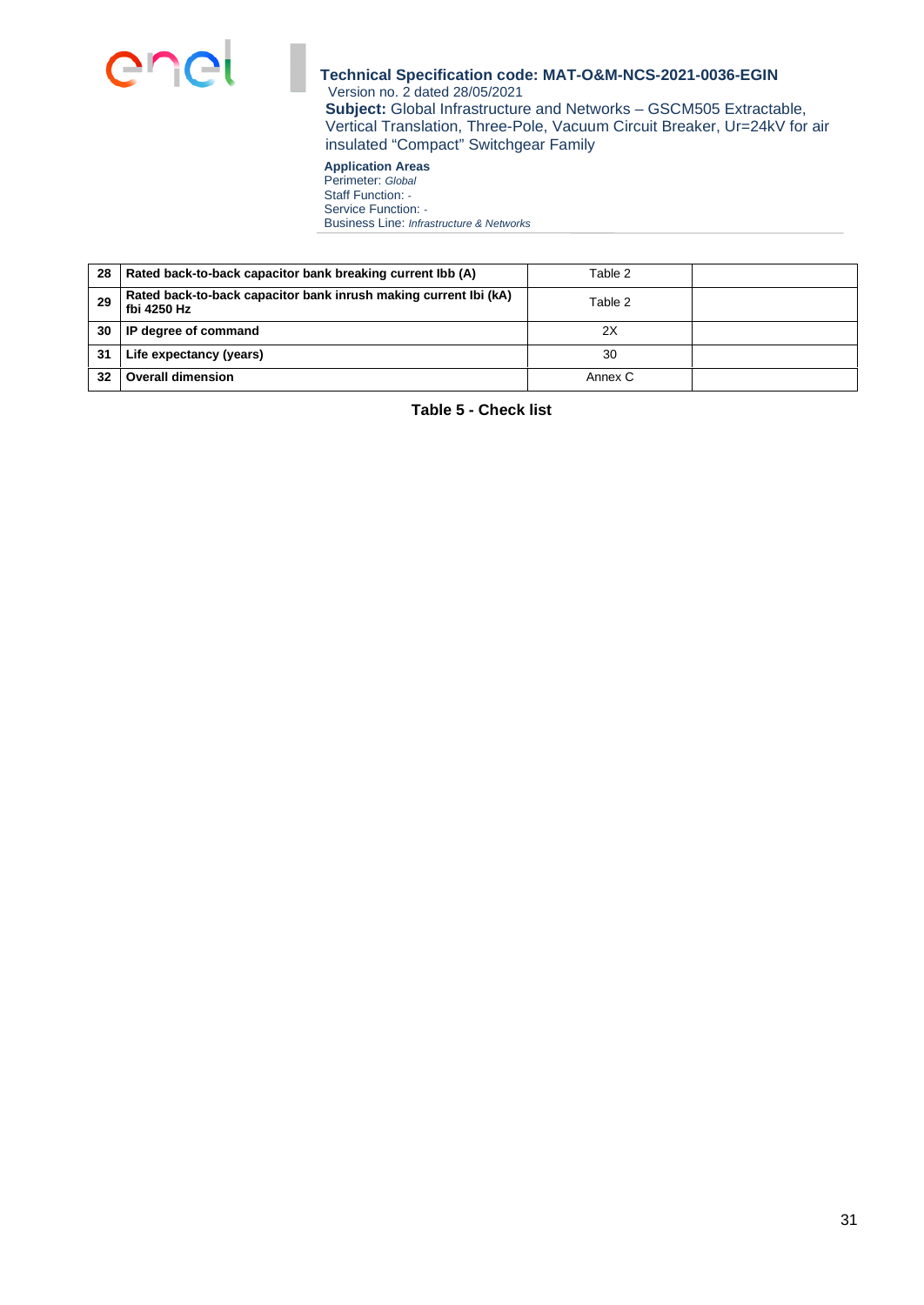

#### **Application Areas**  Perimeter: *Global*

Staff Function: *-*  Service Function: *-* 

Business Line: *Infrastructure & Networks*

## **8.2 ANNEX B – LIST OF COMPONETS**

| <b>Type code</b> | <b>Description</b>                                                                                                              | Argentina | <b>Brazil</b> | <b>Chile</b> | <b>Colombia</b> | Italy  | Perú | Rumania | <b>Spain</b> |
|------------------|---------------------------------------------------------------------------------------------------------------------------------|-----------|---------------|--------------|-----------------|--------|------|---------|--------------|
| <b>GSCM505/2</b> | Transformer/ Bus-bar-tie<br>(1 opening release +1<br>closing release+1<br>opening under-voltage<br>release)<br>VCB $Ir = 1600A$ |           |               |              |                 | 140098 |      | 140048  |              |
| <b>GSCM505/3</b> | Transformer/Bus-bar-tie<br>(2 opening release+1<br>closing release+)<br>VCB $Ir = 1600A$                                        |           |               |              |                 |        |      |         | 140715       |
| <b>GSCM505/4</b> | Neutral maker<br>transformer (1 opening<br>release +1 closing<br>release +1 opening<br>under-voltage release)<br>VCB Ir =630A   |           | 990206        | 140185       |                 | 140097 |      | 140049  |              |
| <b>GSCM505/7</b> | Line/auxiliary services/<br>capacitor bank (1<br>opening release +1<br>closing release)<br>VCB $Ir = 630A$                      |           | 990205        | 140322       |                 | 140096 |      | 140050  | 140714       |
| <b>GSCM505/8</b> | Transformer/ Bus-bar-tie<br>(1 opening release+1<br>closing release +1<br>opening under-voltage<br>release)<br>VCB Ir = 2000A   |           | 990204        | 140323       |                 | 140095 |      | 140051  |              |
| <b>GSCM505/9</b> | Transformer/ Bus-bar-tie<br>(2 opening release +1<br>closing release)<br>VCB $Ir = 2000A$                                       |           | 990203        | 140324       |                 |        |      |         | 140713       |

**Table 6 - Local of material codes**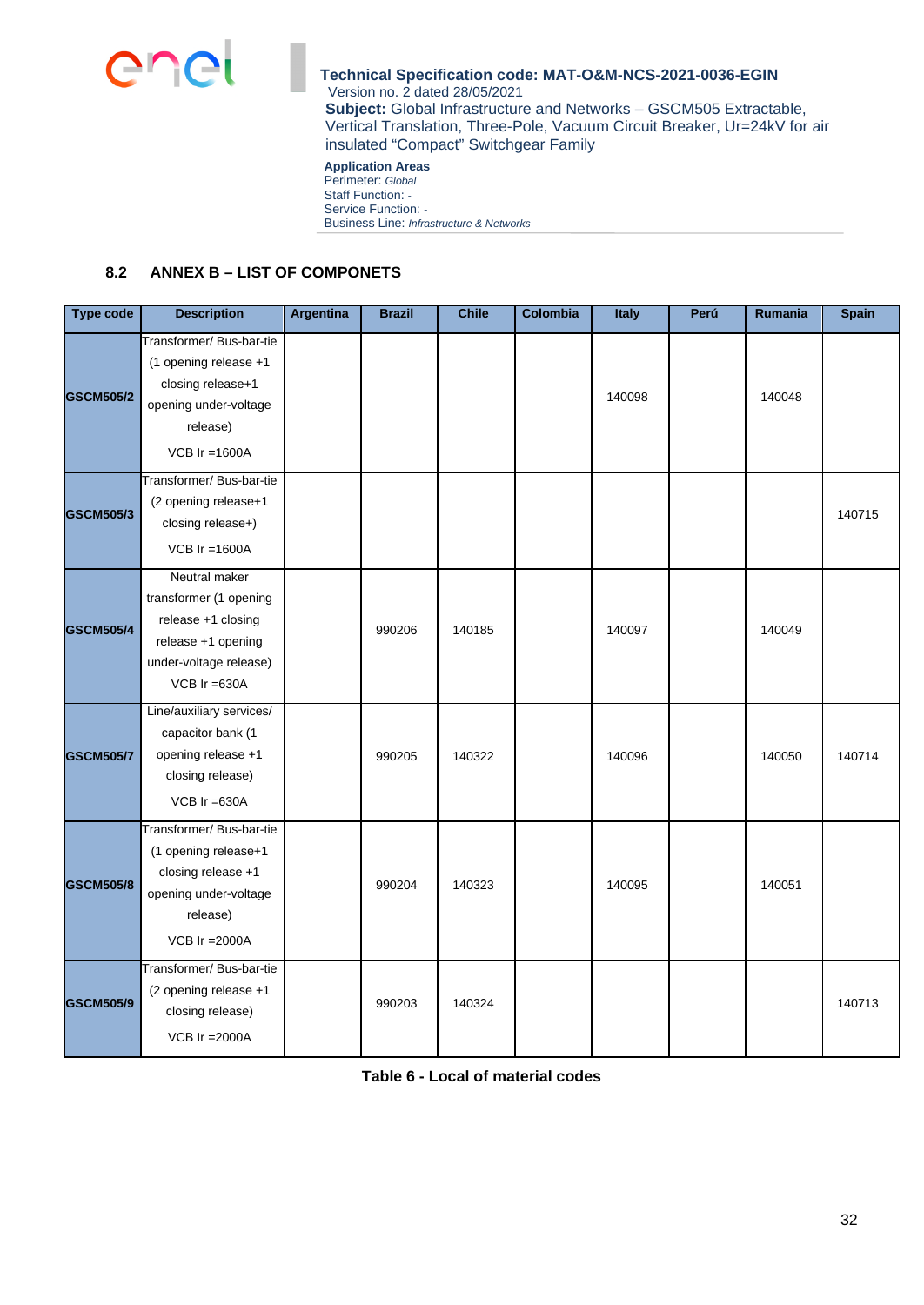

#### **Application Areas**  Perimeter: *Global* Staff Function: *-*  Service Function: *-*  Business Line: *Infrastructure & Networks*

## **8.3 ANNEX C - OVERALL DIMENSIONS**



PLAN VIEW Earthing clamp on copper bar 40x10 with rounded edges400 max (3) (\*\*)  $\overline{A}$ (6)  $\Box$  $\frac{8}{5}$   $\frac{8}{1}$  View A 175 1,965 <del>|</del><br>+66 0,5 View B +- 66 175 200ma 213 |輪 ⊒.  $(7)$  -  $|| - \varnothing 20$ <sup>(\*)</sup> ed. 30mm Weels Ø60  $140^{11}$  $250^{11}$  $250^{+1}$  $170^{15}$ 

(\*) rounded edges (minimum radius 1.5 mm)<br>(\*\*) n°2 centering pivot Ø14 with bavel 3x45° for VCB trolley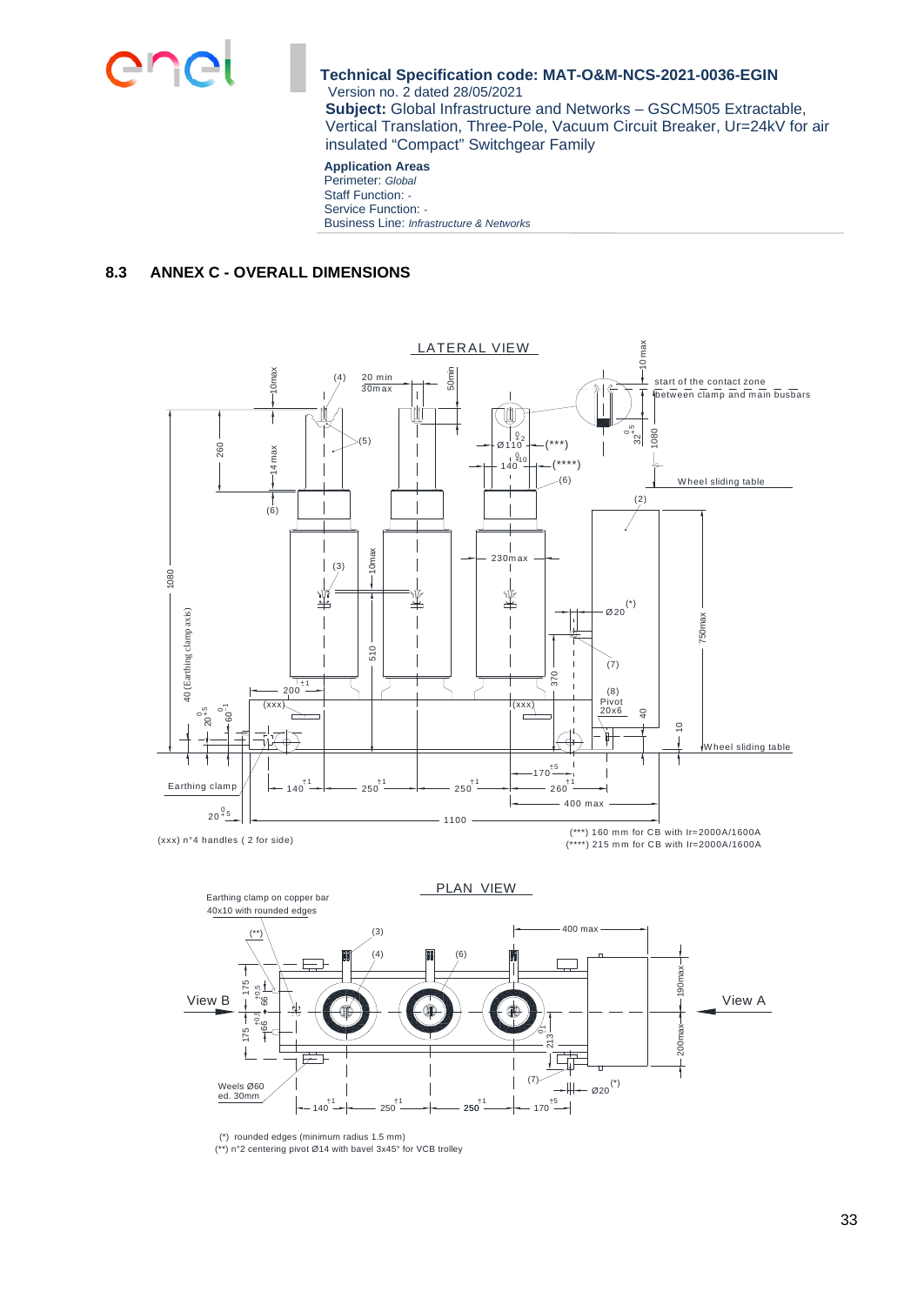

**Subject:** Global Infrastructure and Networks – GSCM505 Extractable, Vertical Translation, Three-Pole, Vacuum Circuit Breaker, Ur=24kV for air insulated "Compact" Switchgear Family

## **Application Areas**

Perimeter: *Global* Staff Function: *-*  Service Function: *-*  Business Line: *Infrastructure & Networks*



(xx) start of the contact zone between the gripper and the fixed contacts

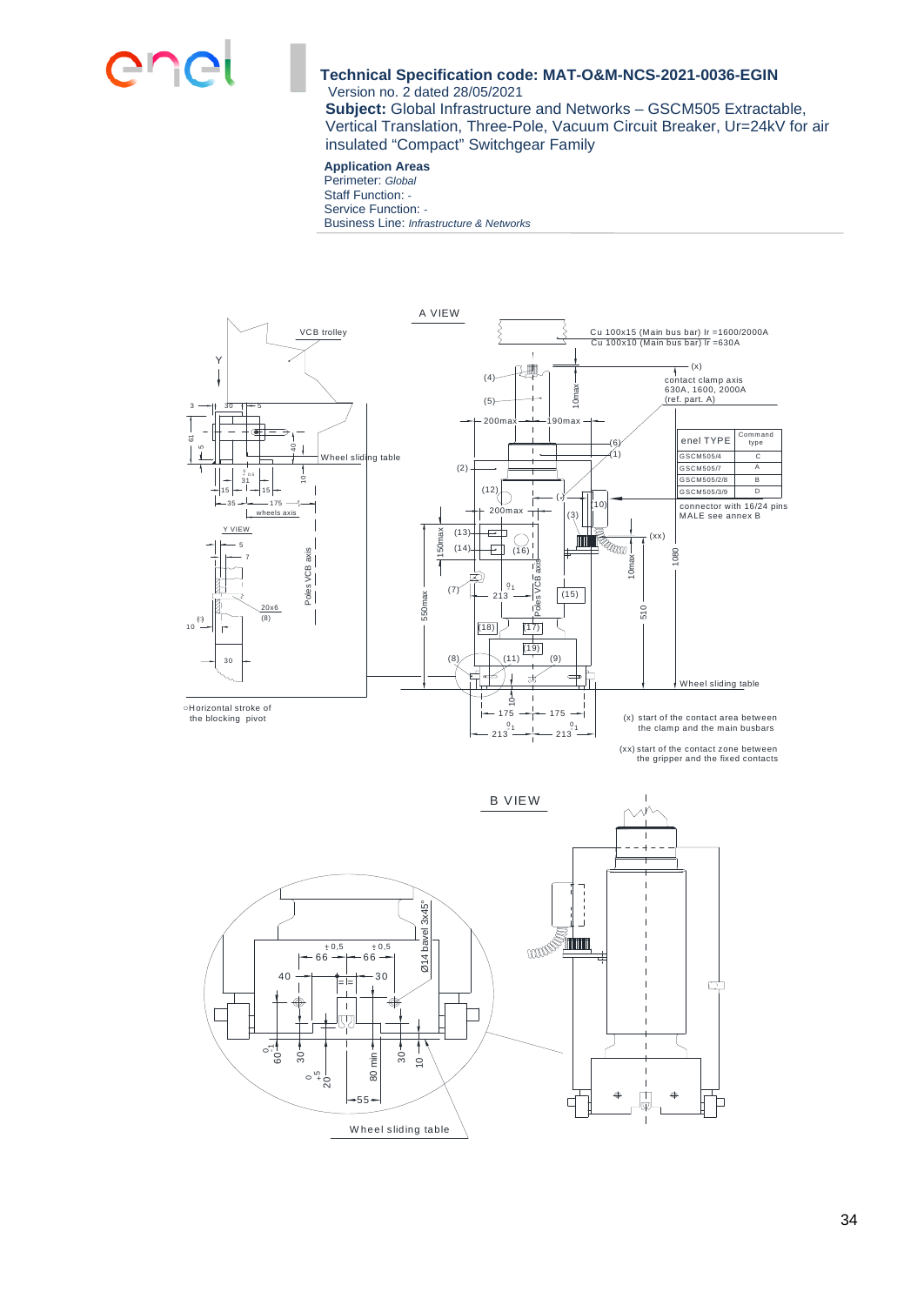

**Subject:** Global Infrastructure and Networks – GSCM505 Extractable, Vertical Translation, Three-Pole, Vacuum Circuit Breaker, Ur=24kV for air insulated "Compact" Switchgear Family

#### **Application Areas**  Perimeter: *Global* Staff Function: *-*

Service Function: *-*  Business Line: *Infrastructure & Networks*



#### **LEGEND**

(1) Insulating container vacuum bottle

(2) VCB command

(3) Clamp contacts for inferior copper bar with thickness 15mm for Ir= 1600/2000 A and 10 mm for Ir=630A (see part A)

(4) Clamp contacts for main copper bus bar 100x15 mm for Ir=1600/2000A and 100x10 mm for Ir=630A;

(5) Contact-holder shaft insulating cover<br>(6) Silicone rubber or EPDM ring (maxim Silicone rubber or EPDM ring (maximum thickness 14 mm); the ring shall have a hardness such as to

- guarantee the expected disconnection stroke of 280 mm.
- (7) Blocking pivot Ø20 of command during translation
- (8) Rectengular blocking pivots with VCB inserted in the switchgear
- $(9)$  Earthing clamp for copper bar 40x10 mm (20 mm from the wheel slide table)
- (10) LV connector
- (11) O peration handles for rectangular blocking pivots (8)
- (12) Opening button<br>(13) Manouvrers cou
- Manouvrers counter
- (14) Springs loaded/unloaded signalling
- (15) Plate
- (16) VCB status indicator  $(Dp/CI)$ <br>(17) Manual device for restoring c
- (17) Manual device for restoring operating energy<br>(18) Indicator of maneuvering energy storage star
- $(18)$  Indicator of maneuvering energy storage status (19) State of the predisposer for activating/deactivati

State of the predisposer for activating/deactivating the opening under-voltage release (only for command type B/C )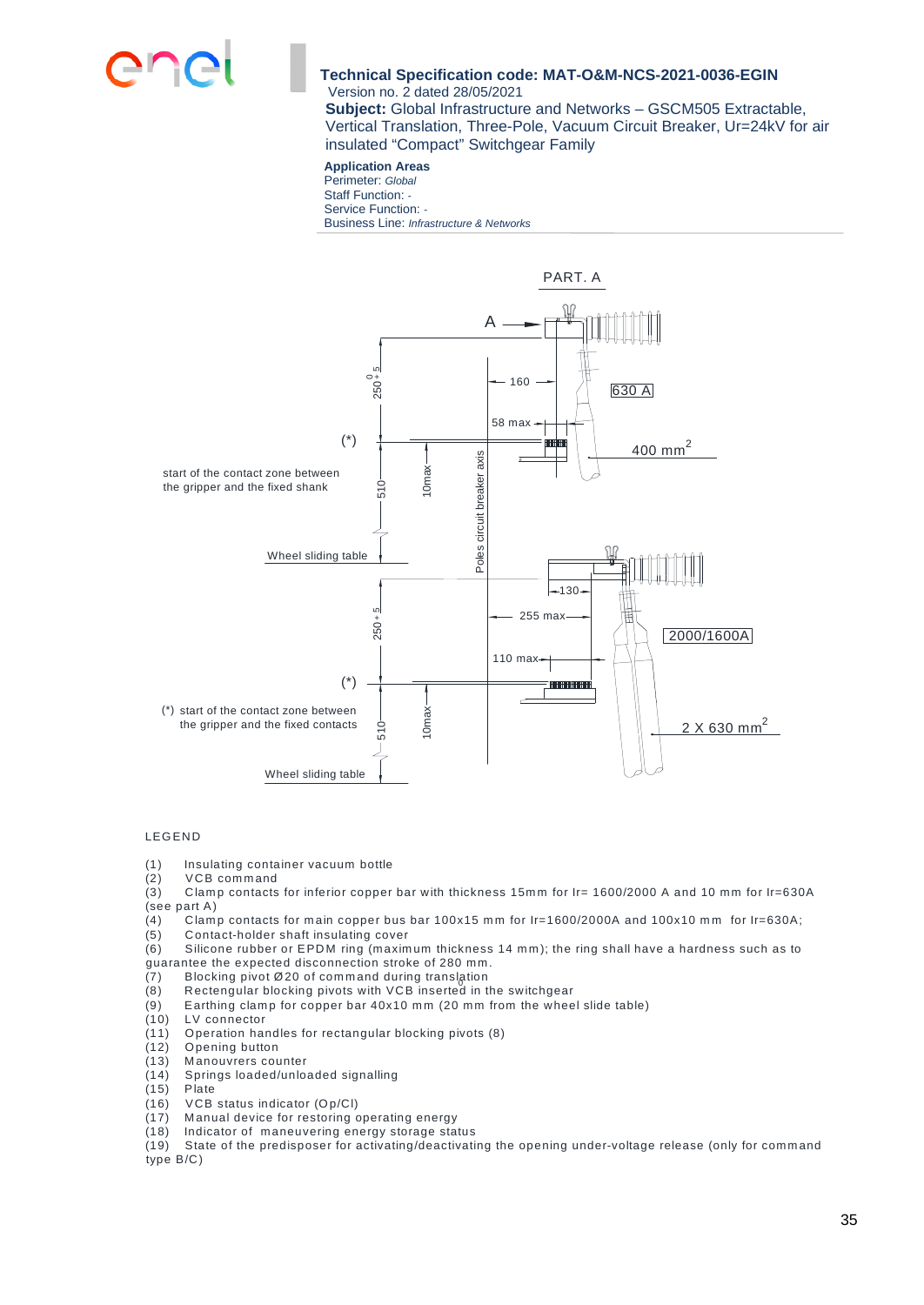

### **Application Areas**

Perimeter: *Global* Staff Function: *-*  Service Function: *-*  Business Line: *Infrastructure & Networks*

## **8.4 ANNEX D - COMMAND CIRCUITS**

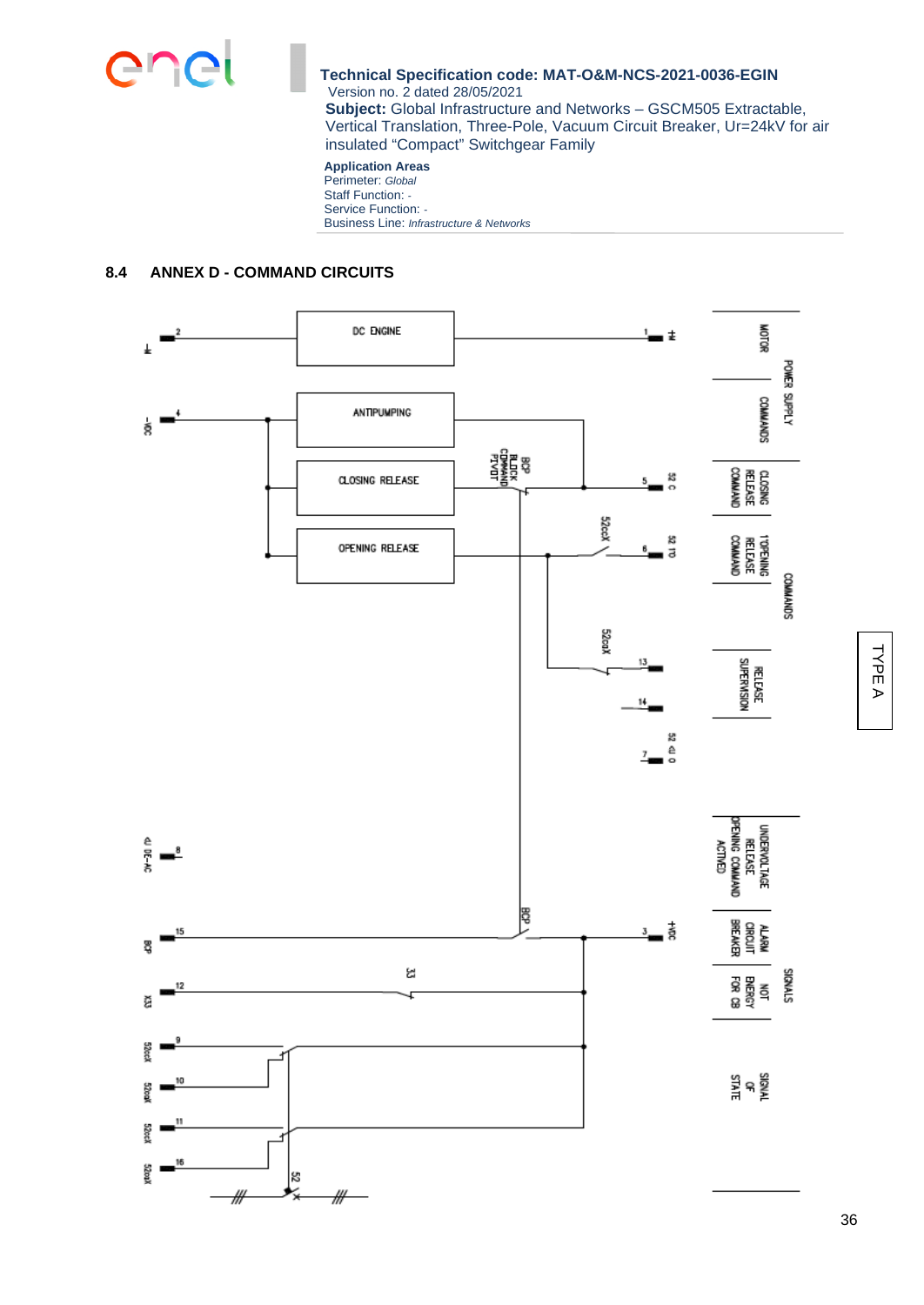

**Subject:** Global Infrastructure and Networks – GSCM505 Extractable, Vertical Translation, Three-Pole, Vacuum Circuit Breaker, Ur=24kV for air insulated "Compact" Switchgear Family

#### **Application Areas**

Perimeter: *Global* Staff Function: *-*  Service Function: *-*  Business Line: *Infrastructure & Networks*



T Y P E  $\overline{\mathbf{v}}$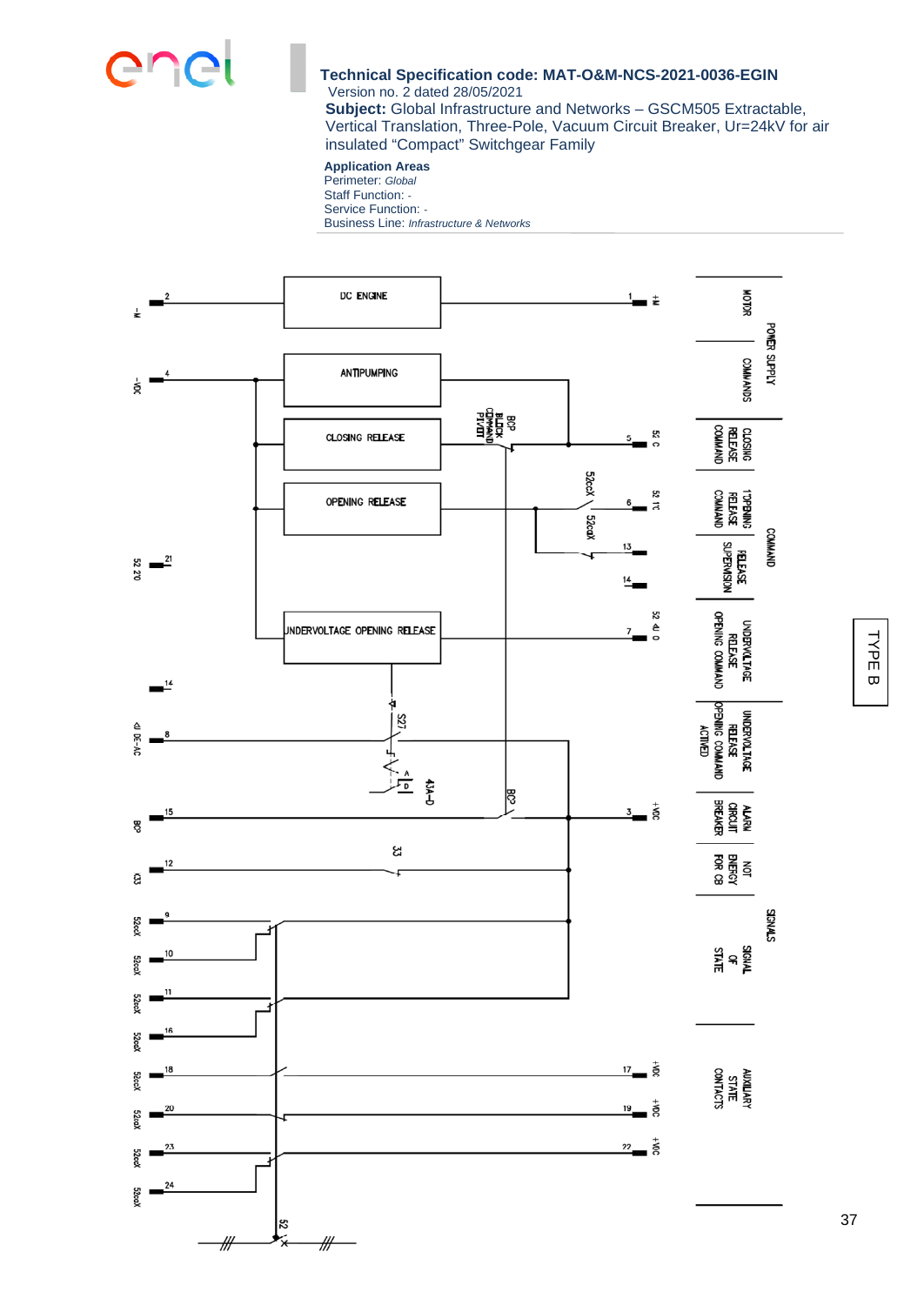

**Subject:** Global Infrastructure and Networks – GSCM505 Extractable, Vertical Translation, Three-Pole, Vacuum Circuit Breaker, Ur=24kV for air insulated "Compact" Switchgear Family

#### **Application Areas**

Perimeter: *Global* Staff Function: *-*  Service Function: *-*  Business Line: *Infrastructure & Networks*



국<br>군  $\circ$